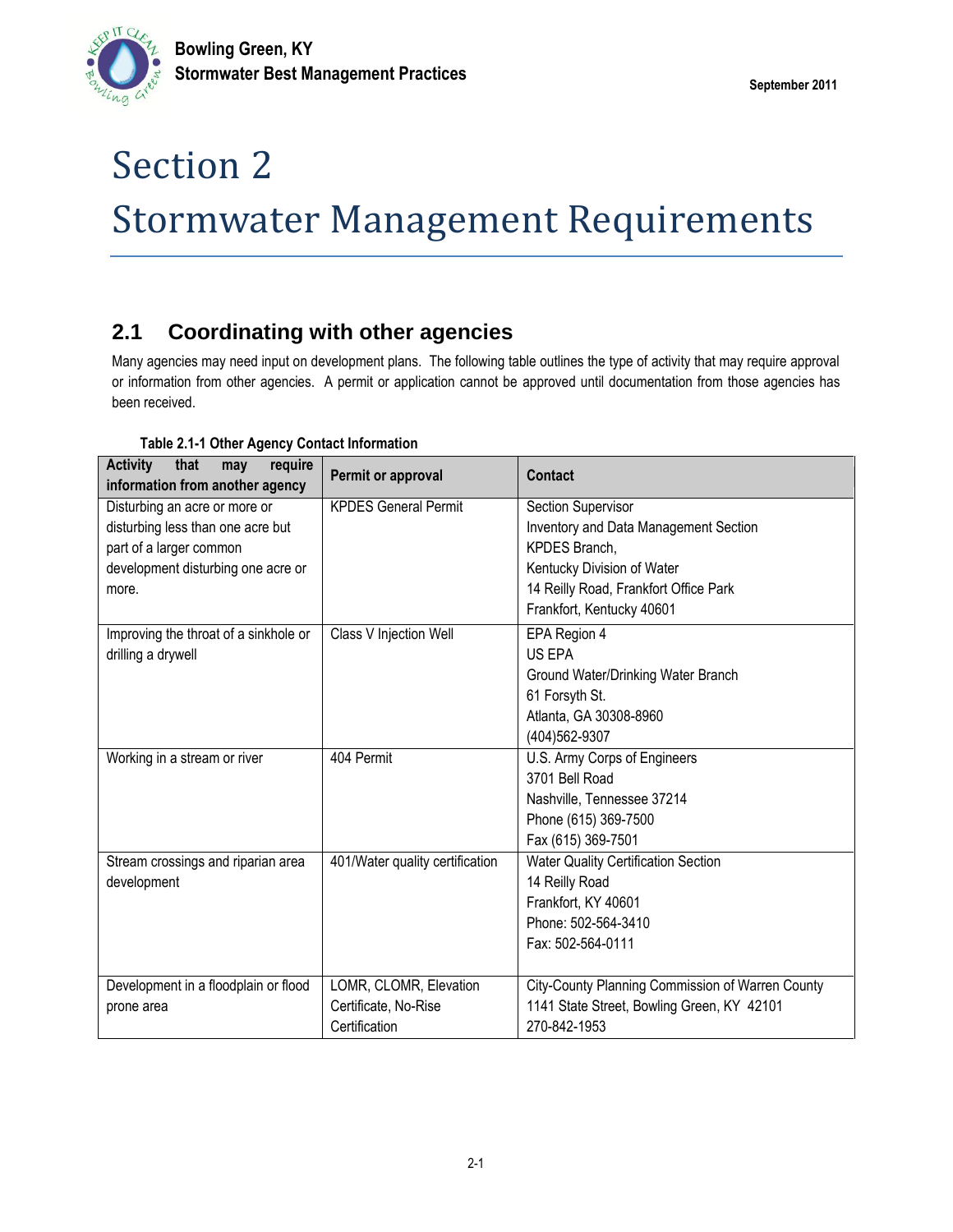

### **2.2 Regulations**

This section describes the regulations supporting the City's stormwater management program. It establishes the baseline requirements. More information about the policies and procedures in support of these regulations can be found in Section 3 and the appendices.

#### *2.2.1 Waterway Buffers*

Areas of new development and redevelopment require a 25- to 50-foot undisturbed no-build buffer zone from top of bank on both sides for the entire length of streams that are identified in the most recent USGS Quadrangle maps within the City of Bowling Green. Buffer zones are vegetated areas, including trees and shrubs which exist or are established to protect a stream system, lake, or reservoir area. These buffers also apply to other sensitive areas such as springs, wetlands and sinkholes as follows:

KYR10 requires buffer zones as described below:

For discharges to waters categorized as High Quality Waters or Impaired Waters (Non-construction related impairment) permittees are required maintain at a minimum a 25-foot buffer zone between any disturbance and all edges of the receiving water as means of providing adequate protection to receiving waters. For discharges to waters categorized as Impaired Waters (Sediment impaired, but no TMDL), permittees are required to maintain a minimum 50-footwide buffer zone between any disturbance and all edges of the receiving water as means of providing adequate protection to receiving waters. If the buffer zone between any disturbance and the edge of the receiving water on all edges of the water body cannot be maintained, an adequately protective alternate practice may be employed. The SWPPP shall explain any alternate practices and how these practices are adequately protective. Such cases include but are not limited to stream crossings and dredge and fill areas. In these cases the permittee shall minimize disturbances in the buffer zones by using hand held or other low-impact equipment.

#### *2.2.2 Erosion Prevention and Sediment Control Requirements*

The City of Bowling Green, KY requires an Erosion Prevention and Sediment Control (EPSC) Plan for most types of construction. When preparing the EPSC Plan, the design engineer and/or developer should determine the best practices to protect the environment from the potential impacts from construction sites by selecting source control and sediment containment practices. Proper site planning and BMP selection are critical to the success of the erosion prevention and sediment control plan. The appendices contain plan submittal forms and checklists for your use.

Site characteristics such as soil types, topography, and on-site or nearby natural resources, and construction methods should be thoroughly reviewed when selecting BMPs to implement throughout the life of the project. The designer should plan for how the site will change throughout the project so that BMPs can be repaired, modified or replaced.

For more information regarding the required elements of an EPSC Plan, refer to Appendix C – EPSC Plans.

EPSC plans must incorporate the following concepts:

#### **Minimize Disturbed Areas - Phasing**

Construction planning and sequencing are the least expensive methods to reduce and control erosion and sediment. The following points should be considered to minimize disturbed areas:

- Do not disturb areas of the construction site and keep existing vegetation for as long as possible. Delay disturbing areas of the site until necessary for construction activities.
- Carefully schedule and phase construction. Avoid grading during wet months (December through May).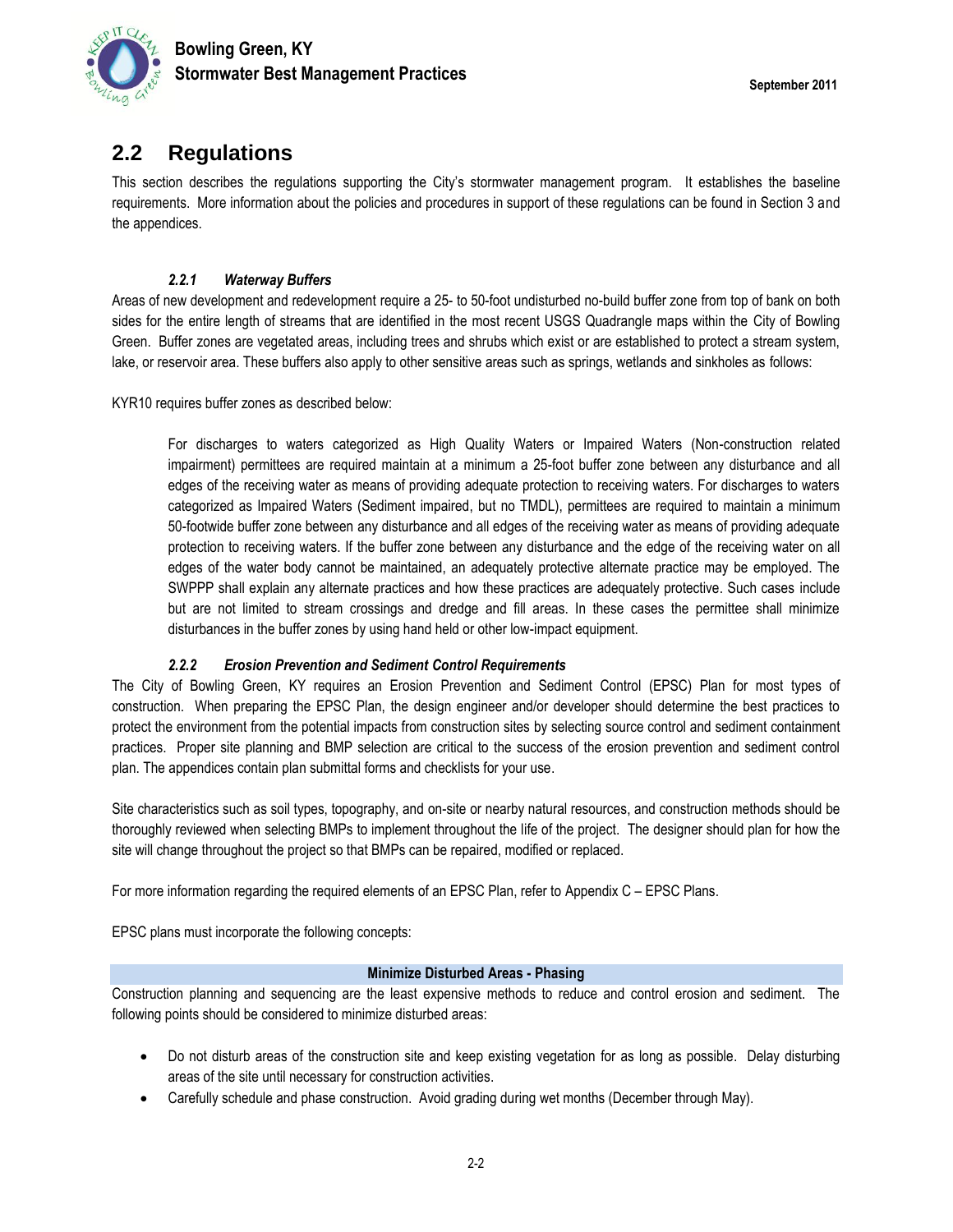

- Plan and implement permanent structures throughout the earlier phases of the project. This will maximize the BMP's effectiveness.
- Avoid delays and work expeditiously on any part of the site. Install landscaping and stabilize upon the completion of any sequence and prior to moving on to the next phase.

#### **Focus on Erosion Control**

- Erosion control is THE most effective practice used on a construction site. Temporary covers (mulch, temporary grains, plastic) are cost effective and should be used on any area of the construction site that has a high potential for discharging sediment off-site.
- Use temporary cover measures (seed or mulch) whenever construction ceases for 14 days.
- Phase site grading to limit the amount and time of an area is exposed. Exposed areas should be stabilized immediately following the completion of grading in that area.
- Any exposed soil is subject to erosion, even by a single rain drop. Designers and contractors should make every effort to stabilize the following highly susceptible areas at a construction site throughout construction:
	- o Slopes
	- o Highly erosive soils
	- $\circ$  Construction entrances and exits
	- o Stream channels
	- o Soil stockpiles

#### **Manage Sediment**

- Where erosion controls are impractical due to construction activities, sediment controls must be installed. Sediment controls are much less effective and have higher maintenance requirements than erosion control practices.
- The designer should consider sediment controls for the initial clearing and grubbing phase. Typically, these controls are perimeter controls, as follows:

| Area of Concern                                                              | <b>Site Perimeter Control</b>                                                |
|------------------------------------------------------------------------------|------------------------------------------------------------------------------|
| Disturbed areas or slopes that drain toward adjacent<br>properties           | Continuous berms, silt fences, sandbags                                      |
| Stabilizing area after grading has been completed                            | Mulching, seeding, planting, emulsifiers, or a combination<br>of two or more |
| Off site flows that enter the constructions site                             | Continuous berms, earth dikes, drainage swales and<br>lined ditches          |
| Concentrated flows that leave the construction site                          | Outlet control measures that will dissipate velocities                       |
| Construction traffic exiting onto a public right of way or<br>other property | Construction exit to reduce mud tracking                                     |

Additional controls within the interior of construction site should supplement perimeter controls once rough grading is complete.

#### **Internal Erosion and Drainage Design**

Once the perimeter controls have been designed, the issue of internal erosion and drainage controls must be addressed for each phase or stage of construction. Internal practices are required early in the project until permanent practices can be implemented.

Some of the internal erosion and drainage design practices to be used include:

Check dams, geotextile mats, and under extreme circumstances concrete channel lining.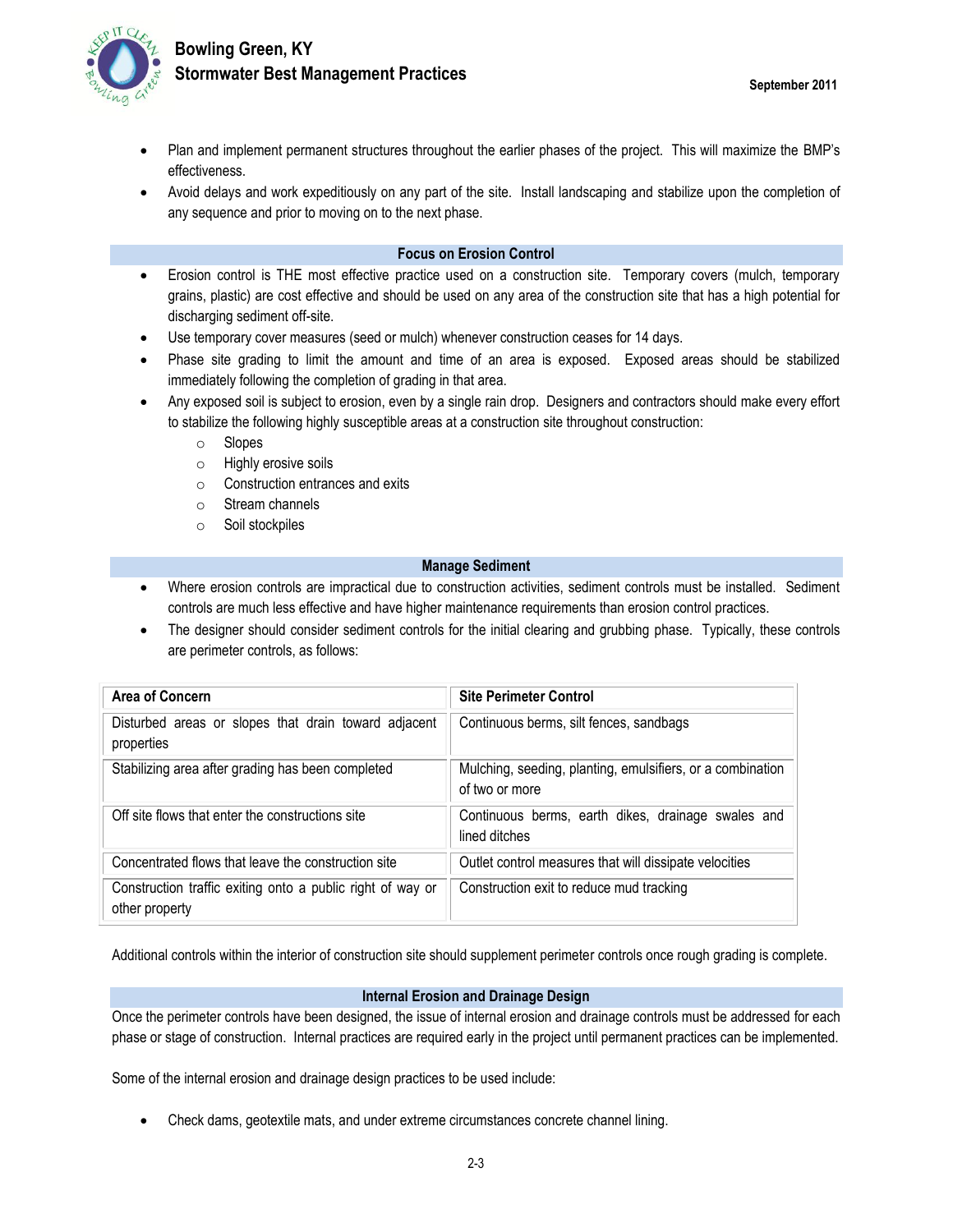

- Terracing at regular intervals.
- Slope benches or ditches.
- Surface roughening or temporary seeding.
- Temporary sediment traps and basins.

#### **Maintenance and Inspection of Measures**

Constant inspection and maintenance of the BMPs is critical for successful prevention of erosion and sediment transport. Maintaining a daily or weekly checklist of practices to inspect for deficiencies is critical. All areas of the active construction site must be inspected at last once every 7 calendar days, and these inspections must be documented in an inspection report. When maintenance needs are identified in an inspection, they must be addressed before the next rain event or as soon as practicable.

A simple way to ensure that all practices are compliant is for the EPSC Certified Contractor to arrange a pre-construction meeting with the City of Bowling Green's Stormwater program. This meeting should take place after the Notice to Proceed, but prior to the mobilization of equipment.

All construction site BMPs require ongoing maintenance. At a minimum, sediment should be removed from the sediment storage area when the storage area is a third full. However, the contractor should demonstrate sound judgment and maintain the structures more frequently if necessary.

An inspection and maintenance strategy should include the following:

- $\checkmark$  Verify that sediment-laden stormwater flows to temporary sediment traps, basins or other sediment control devices.
- $\checkmark$  Runoff from undisturbed areas should be directed around disturbed areas and not directed into sediment control devices.
- $\checkmark$  Protect all existing or newly installed storm drainage structures from sediment clogging by providing inlet protection for area drains and curb inlets. Stormwater inlet protection can utilize sand bags, sediment traps, or other similar devices.
- $\checkmark$  Excavate permanent stormwater detention ponds early in the project, use them as sedimentation ponds during construction, remove accumulated sediment, and landscape the ponds when the upstream drainage area is stabilized.
- $\checkmark$  Inspect temporary sediment barriers such as silt fences, rock filters, and continuous berms after every rainfall. These barriers should only be used in areas where sheet flow runoff occurs. They are ineffective if the runoff is concentrated into rill or gully flow.
- $\checkmark$  Internal outlets must also be protected to reduce scour from high velocity flows leaving pipes or other drainage facilities.
- $\checkmark$  Protect sinkholes, drywells, yard inlets and other internal drainage features from sediment with inlet protection.

#### *2.2.3 NPDES Phase II EPSC Requirements*

New requirements for small municipalities, NPDES Phase II stormwater requirements, became effective on March 10, 2003. In these requirements, certain municipalities and agencies that are owners or operators of their stormwater systems were required to apply for coverage under the Phase II permitting program enforced by the State. The City of Bowling Green is an NPDES Phase II regulated municipality and has coverage under the NPDES Phase II general stormwater permit, KYG20.

One of the requirements of the Phase II program is to develop a construction site runoff control program for new developments and redevelopments affecting one acre or more. The City's Stormwater Ordinance was developed in an effort to comply with this requirement. It parallels KDOW's stormwater general permit for construction activities, called KYR10, as well as the requirements within KYG20.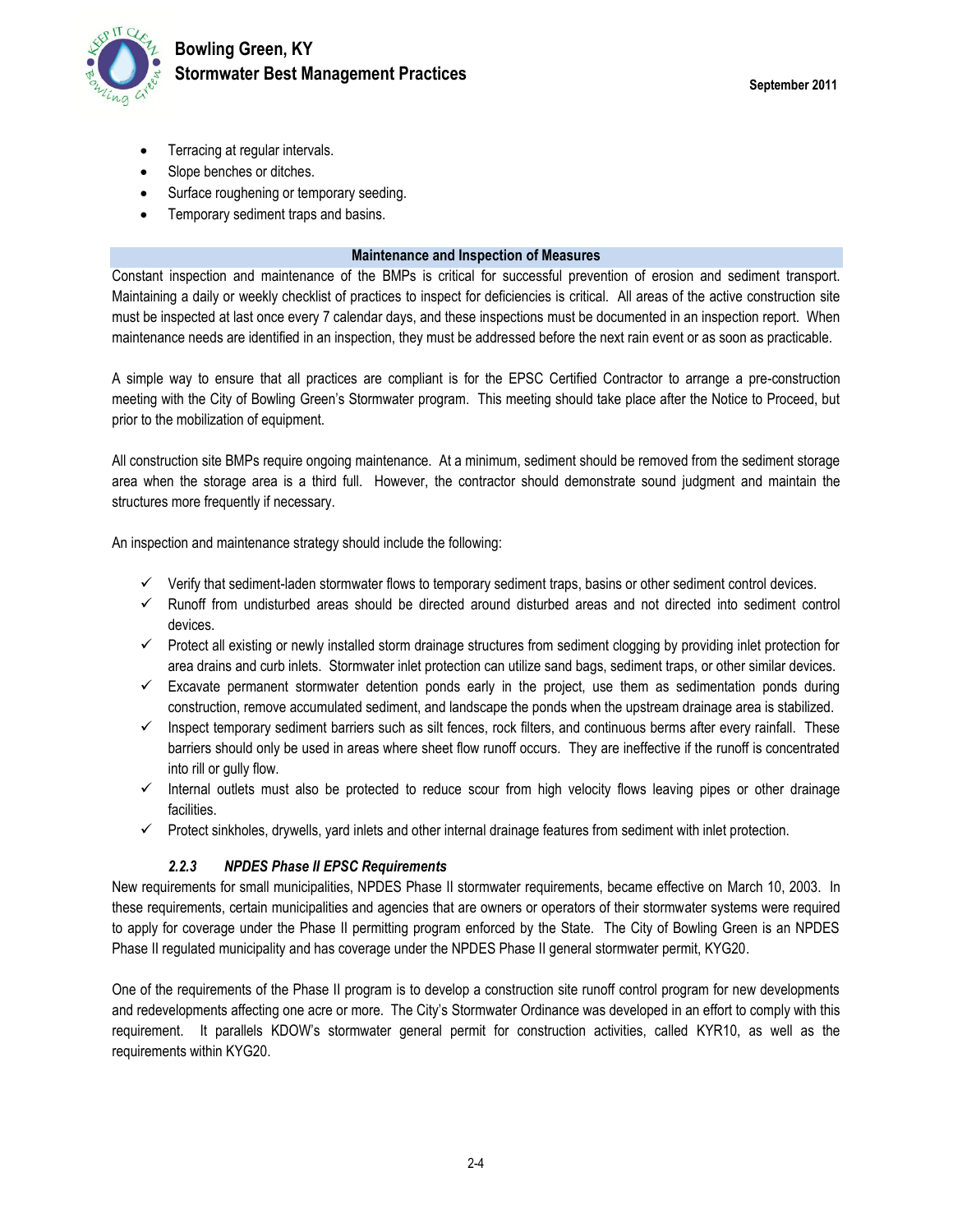

#### *2.2.4 Complying with KYR10 Requirements and the City of Bowling Green's Stormwater Requirements*

The City's EPSC program mirrors KYR10. Whenever a construction site disturbs 1 acre or more, coverage under KYR10 is required, and the City will not issue a grading permit until a Notice of Coverage for the site in question has been submitted to the City. A summary of KYR10 requirements is in Table 2.2-1.

#### **Table 2.2-1 Summary of Major KYR10 Components**

Land disturbing activities affecting 1 acre or more are required to obtain coverage under KYR10. For common plans of development, contiguous construction activities that cumulatively equal one or more acres of disturbance must have coverage. Non-contiguous activities (activities that are separated by 0.25 miles or more) that disturb one or more acres are considered separate activities. An applicant is required to submit a Notice of Intent for Stormwater Construction Activities (NOI-SWCA) for coverage under KYR10 and wait for a Notice of Coverage prior to beginning construction.

The KPDES permit also requires permittees to develop and maintain stormwater pollution prevention plans (SWPPPs) for each permitted site. These plans do not have to be submitted with the NOI-SWCA. However, they must be made available to State and City inspectors during site inspections or as otherwise requested.

EPSC measures must be designed, installed and maintained to effectively minimize discharges up to and including the 2-yr, 24-hr storm event. EPSC maintenance must be completed before the next storm event.

Inspections must be performed by knowledgeable and qualified inspectors, either

> At least once every seven (7) calendar days **OR** At least every fourteen (14) calendar days and within 24 hours after any storm event of 0.5 inch or greater.

The City requires inspections once every 7 calendar days.

All inspections must be documented and inspection reports kept with the SWPPP. Areas where construction has temporarily or permanently ceased must be stabilized within fourteen (14) days of the cessation of construction activities. EPSC measures must be implemented on disturbed critical areas within 24 hrs after completion of grading/disturbance.

A 25-foot buffer zone must be maintained between construction activities and the edge of high quality and impaired streams. For sediment impaired streams, a minimum 50 foot buffer must be maintained.

The following sections provide detailed information regarding The City of Bowling Green's stormwater management program. These sections describe how the City's stormwater program meets the requirements of KYR10 and the City's Municipal Separate Stormwater System (MS4) Phase II permit, KYG20.

#### *2.2.5 EPSC Plan Requirements*

Different levels of EPSC plans are required for different types of developments. Simple Plot Plans, for example, that do not include sinkholes or other sensitive features can address EPSC by completing the form found in Appendix C, Standard EPSC Plan for Plot Plan. Larger, more complex sites, such as non-residential buildings and subdivisions, are required to submit detailed EPSC plans.

The level of detail shown on the drawings depends on the size and complexity of the project. For single lots, a sketch may be all that is required to show the inspector. However for larger developments, such as a shopping center or industrial park, a plan sheet (or several) at an appropriate scale shall be submitted to the City for review.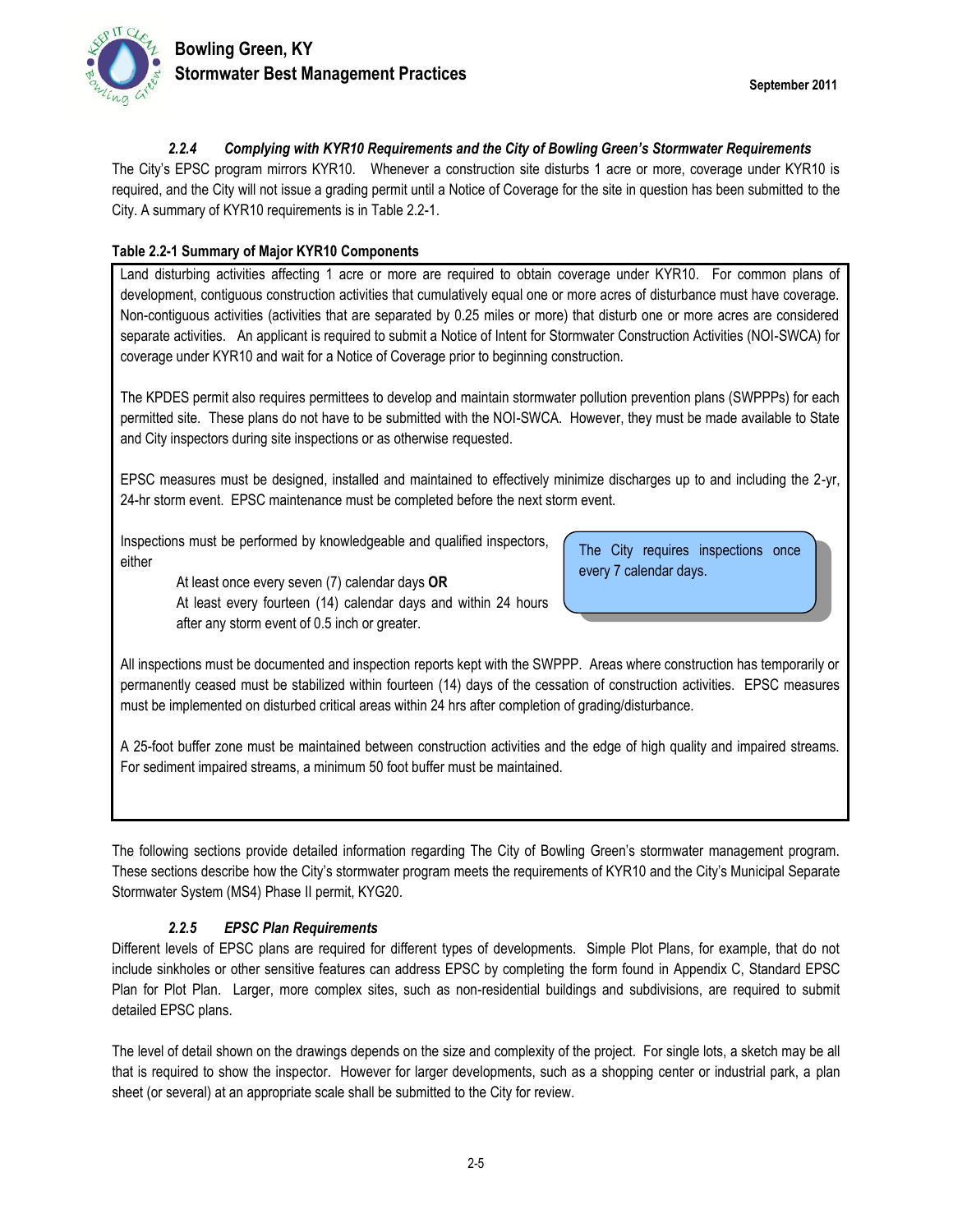This is a list of required notes that must be added to every EPSC plan, large and small.

- $\checkmark$  As a minimum, all erosion prevention and sediment control practices will be constructed and maintained according to the standards located in the City of Bowling Green's BMP Manual, Stormwater Ordinances, and as required by state and federal laws.
- $\checkmark$  A copy of the approved Erosion Prevention and Sediment Control Plan shall be maintained at the project site at all times or shall be made available to the City upon request within one working day.
- $\checkmark$  Prior to commencing land-disturbing activities in any area not on the approved erosion prevention and sediment control plan, the contractor shall submit a supplementary erosion control plan to the City of Bowling Green for review and approval.
- $\checkmark$  All erosion prevention and sediment control measures are to be placed prior to or as the first step in clearing and grading. The contractor is responsible for any additional erosion control measures necessary to prevent erosion and sedimentation.
- $\checkmark$  During dewatering operations water must be pumped through an appropriate filtering device. The City of Bowling Green may suspend dewatering operations if pollution is observed.
- $\checkmark$  The contractor shall inspect all erosion and sediment control devices at least once a week. The contractor shall perform any repairs or maintenance prior to the next storm event or as soon as practicable in order to ensure effective erosion and sediment control.
- $\checkmark$  The contractor shall maintain a record of all inspections and maintenance activities. This record shall be made available to the City of Bowling Green upon request.

#### *2.2.6 Plot plans*

Plot plans are required with improvements meeting the following criteria:

- a) Permanent structure greater than 750 square feet; and,
- b) Increased impervious less than 3400 square feet; and,
- c) Critical Slope not exceeded. Average drive slope does not exceed a twelve percent (12%) up slope or five percent (5%) down slope within 10 feet of back of sidewalk; or the average drive slope does not exceed a ten percent (10%) up slope or twelve percent (12%) down slope within 15 feet of back of curb or edge of pavement when no sidewalk is present or required.
- d) Site is not in a critical flood area.

Items required to be submitted to the City with the plot plan are included in Appendix C. The required EPSC notes in Section 2.2.5 above also apply to EPSC plans for plot plans. For these sites, a standard EPSC plan form must be completed and submitted as part of the building or paving permit application. However, if features such as sinkholes, drainage inlets, or streams are located within the lot or permit area boundary, additional information may be required. A detailed EPSC plan completed by a design professional may be required that shows how that feature will be protected.

Once the permit has been issued, the completed standard EPSC plan form becomes part of the permit and the permittee is required to comply with the plan.

#### *2.2.7 Grading and Drainage Plans*

Grading and drainage plans (GDPs) are required for improvements meeting the following criteria:

- a) An increase in impervious area greater than 3400 square feet and site disturbance less than one acre and which is not part of a Stormwater Master Plan (SWMP); or,
- b) Construction is greater than 750 square feet and is less than 3400 square feet increase in impervious areas and lot slope exceeds critical slope limit; or,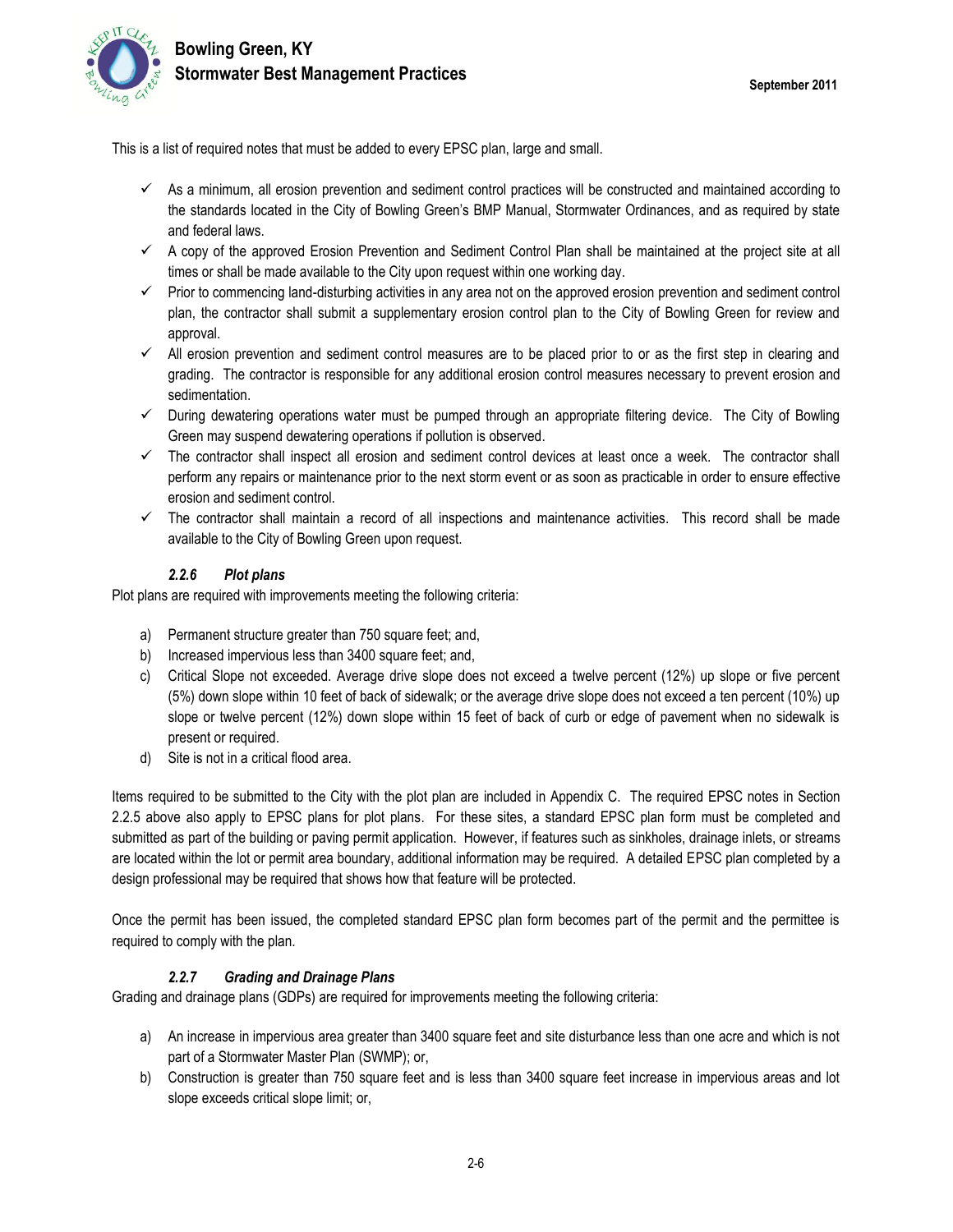

- c) Construction is greater than 750 square feet and is less than a 3400 square feet increase in impervious areas, slope does not exceed limits and site is located in a critical flood area and is part of a master SWMP.
- d) Items required to be submitted to the City with the grading and drainage plan are in Appendix C. As part of the GDP submittal, an Erosion Prevention and Sediment Control (EPSC) Plan will also be required: EPSC plans must be signed and stamped by a licensed professional.
- 1. The EPSC plan shall include the following:
	- a) A natural resources map identifying
		- soil types,
		- forest cover,
		- topography (1' contours), existing and proposed grades
		- receiving stream and other natural features of concern on the property or immediately adjacent to the property
		- location of sinkholes and drywells within the property or immediately adjacent to the property

This map should be to scale equivalent to balance of submittal.

- b) A construction schedule for the development site, including stripping and clearing, rough grading, construction of utilities, infrastructure, final grading and landscaping. Sequencing shall identify the expected date on which clearing will begin, the estimated duration of exposure of cleared areas, areas of clearing, installation of temporary EPSC measures and establishment of permanent vegetation.
- a) All EPSC measures necessary shall be shown on the plan by location and referred to by a legend for all phases of construction. Depending upon the complexity of the project, the drafting of intermediate plans may be required for the close of winter season. Multiple EPSC plan sheets may be necessary to best convey requirements for each phase. Supporting calculations for the measures must be provided.
- b) Seeding mixtures and rates, types of sod, method of seedbed preparation, expected seeding dates, type and rate of lime and fertilizer application, and type and quantity of mulching for both temporary and permanent vegetative control measures.
- c) Provisions for maintenance of control facilities, including easements and estimates of the cost of maintenance.
- 2. Modifications to the plan shall be processed and accepted or denied in the same manner as the review and issuance of the original permit application and may be authorized by the City of Bowling Green by written authorization to the permittee, and shall include:
	- a) Major amendments of the EPSC plan require an engineer's signature and shall be submitted to the City of Bowling Green for acceptance prior to completion.
	- b) Field modifications of a minor nature shall require an engineer's signature and shall be noted and dated on the EPSC record drawings and available for review and acceptance by the City of Bowling Green within 14 calendar days after changes have been made in the field.

EPSC plans must be reviewed and approved prior to any land disturbing activity on the site.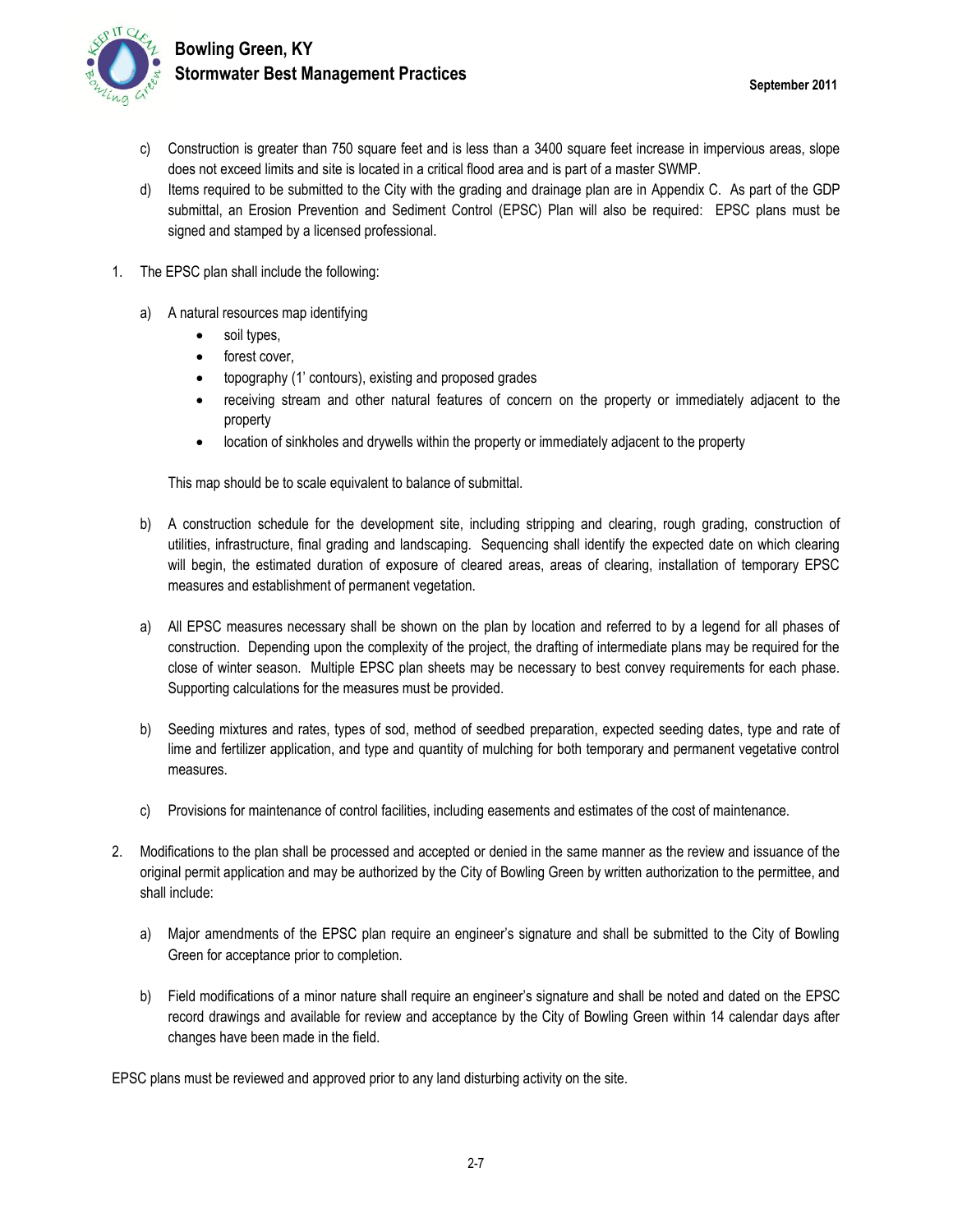

The plan submittal checklist found in Appendix C contains a detailed list of the items that must be included with a grading and drainage plan AND detailed EPSC plans.

### **2.3 Inspections by an EPSC Certified Contractor**

An EPSC certified contractor shall be responsible for overseeing the implementation and maintenance of all aspects of the plan and performing inspections. Whenever an Erosion Control Plan is required, a certified contractor must be identified in the permit application package. The following information must be submitted with the application:

- $\checkmark$  Certified Contractor's name, company name, address, phone number, and certification number.
- $\checkmark$  A statement signed by the contractor certifying that he/she will be the person responsible for the installation, inspection and maintenance of EPSC measures at the site and will be the point of contact for the City regarding EPSC questions or concerns for the permitted site.

On projects where numerous grading or site contractors are likely to be working, a representative of the contractor responsible for overseeing the initial grading and installation of initial EPSC practices must be identified as the Certified Contractor when the Stormwater Pollution Prevention Plan is submitted to the City for review and approval. However, prior to obtaining any permits, the applicant must identify any new Certified Contractor for the individual lot **or** certify that the overall Stormwater Pollution Prevention Plan (which includes the EPSC Plan) for the development will be followed and that the Certified Contractor for the overall development will also serve as the Certified Contractor for the individual lot.

Certified Contractors are responsible for the following within the City of Bowling Green's jurisdiction:

- 1. Understand when an Erosion Prevention and Sediment Control Plan is required by the City and inform developers prior to beginning land-disturbing activities of the requirement for a plan.
- 2. Install or oversee the installation of erosion prevention practices (EPP), sediment management practices (SMP) and good housekeeping practices (GHP) before land disturbing activities begin.
- 3. Inspect EPP, SMP and GHP controls every 7 calendar days. Document the findings of the site inspections, inform the developer of the findings, and maintain inspection documentation for the permitted site.
- 4. Maintain EPP, SMP and GHP controls for the duration of the construction activities. Maintenance of controls must be conducted in accordance with the requirements identified in the City's *Best Management Practices Manual*.
- 5. Act as the site contact for the City regarding the EPSC plan, relaying information to the permit holder from the City.
- 6. Inform the City in writing of Certified Contractor substitutions, deletions and/or additions. These forms can be found in Appendix E.

The City of Bowling Green or its designated agent shall make inspections as deemed necessary to ensure the EPSC measures are being properly implemented and maintained during construction. If minimum requirements for the EPSC are not met, the permittee shall be notified and enforcement actions shall be taken.

### **2.4 Stormwater Management Plan**

The City of Bowling Green is a permitted Phase 2 NPDES Municipal Separate Stormwater System (MS4) owner and is required to maintain coverage under the KPDES MS4 General Permit, KYG20. KYG20 requires all new development and redevelopment sites that disturb one acre or more (or less than an acre if part of a larger common plan of development) to develop and implement stormwater quality management plans. KYG20 provides minimal guidance to MS4s for developing stormwater quality treatment control programs. Instead, KDOW and EPA desire municipalities to develop programs that best suit each locale. The following criteria were established as minimum requirements in KYG20, issued in 2010: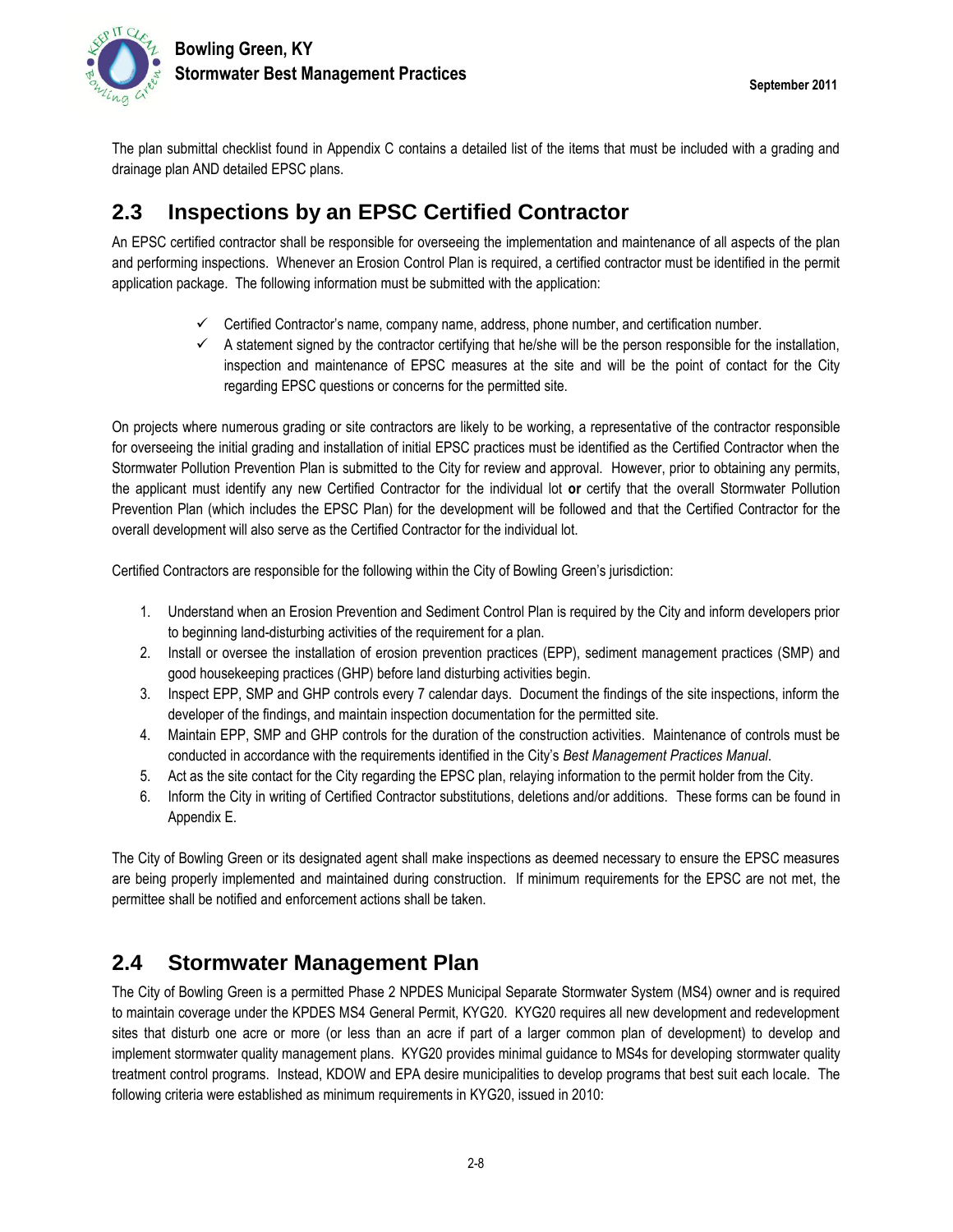

- The City must develop a locally derived water-quality treatment standard that requires new development projects to implement controls to manage runoff through water-quality control structures. The standard shall be based, at a minimum, on an analysis of precipitation records to determine the equivalent surface depth of runoff produced from an 80th percentile precipitation event
- The City must develop procedures for the site-plan review and approval process and a required re-approval process when changes to stormwater management measures are required.
- The City must develop procedures for a post-construction process to demonstrate and document that postconstruction stormwater measures have been installed per design specifications, which includes enforceable procedures for bringing noncompliant projects into compliance.
- The City must develop a long term maintenance program for new development and redevelopment to ensure structural controls are maintained and functioning perpetually.

KYG20 is primarily focused on stormwater quality. The City's stormwater management program is comprehensive and includes stormwater quantity management as well. The SWQMP encompasses both stormwater quality and quantity management goals. The following sections describe the City of Bowling Green's approach to the stormwater quality and quantity management program.

#### *2.4.1 Stormwater Quality Management Plan Submittal Requirements*

A SWQMP is required with improvements that meet the following criteria:

- a) Disturb greater than one acre; and,
- b) Create 10,000 square feet of impervious area; and,
- c) Project is not part of a master SWQMP or the project changes the scope of a previous SWQMP.

#### *2.4.2 Stormwater Quality Program Rationale*

In developing the post construction stormwater quality program, the City considered numerous factors related to the environment and the type of development common to Bowling Green. The City's drainage system is dependent on sinkholes and an underground network of streams. It is the City's goal to protect surface and shallow subsurface drainages while minimizing flooding and maintenance needs. To that end, the City's post construction stormwater quality program has been built on the following premises:

- 1. As of June 2010, none of the streams within the City's jurisdiction had been identified as impaired by the Kentucky Division of Water, and no TMDLs had been developed. As such, no City-specific pollutant of concern had been identified. Therefore, sediment was determined to be the general pollutant of concern, and total suspended solids (TSS) was determined to be the indicator pollutant. Furthermore, TSS load reduction goals are common in many municipalities, and much information about TSS reduction by BMP is readily available.
- 2. Once the pollutant of concern was determined, the target pollutant load reduction had to be established to fully define stormwater quality treatment to the "maximum extent practicable". Research data and literature found in the comprehensive International BMP Database [\(http://www.bmpdatabase.org/\)](http://www.bmpdatabase.org/) was reviewed, and the majority of the BMPs were capable of a TSS removal of 80% of the average annual post-development pollutant load. Therefore, the City determined that the stormwater quality treatment goal of 80% TSS removal of the average annual post-development pollutant load constitutes MEP.
- 3. TSS loading is directly tied to impervious surfaces; therefore, the City's stormwater quality program treatment goals are also directly tied to impervious surfaces. (Note: Some stormwater pollutants, such as pathogens and nutrients, are not as directly tied to impervious surfaces. Land management practices may be the cause of higher loadings of pathogens and nutrients, such as landscape area management or septic system or wastewater treatment system maintenance.)
- 4. Low impact development principles are encouraged by several mechanisms, including: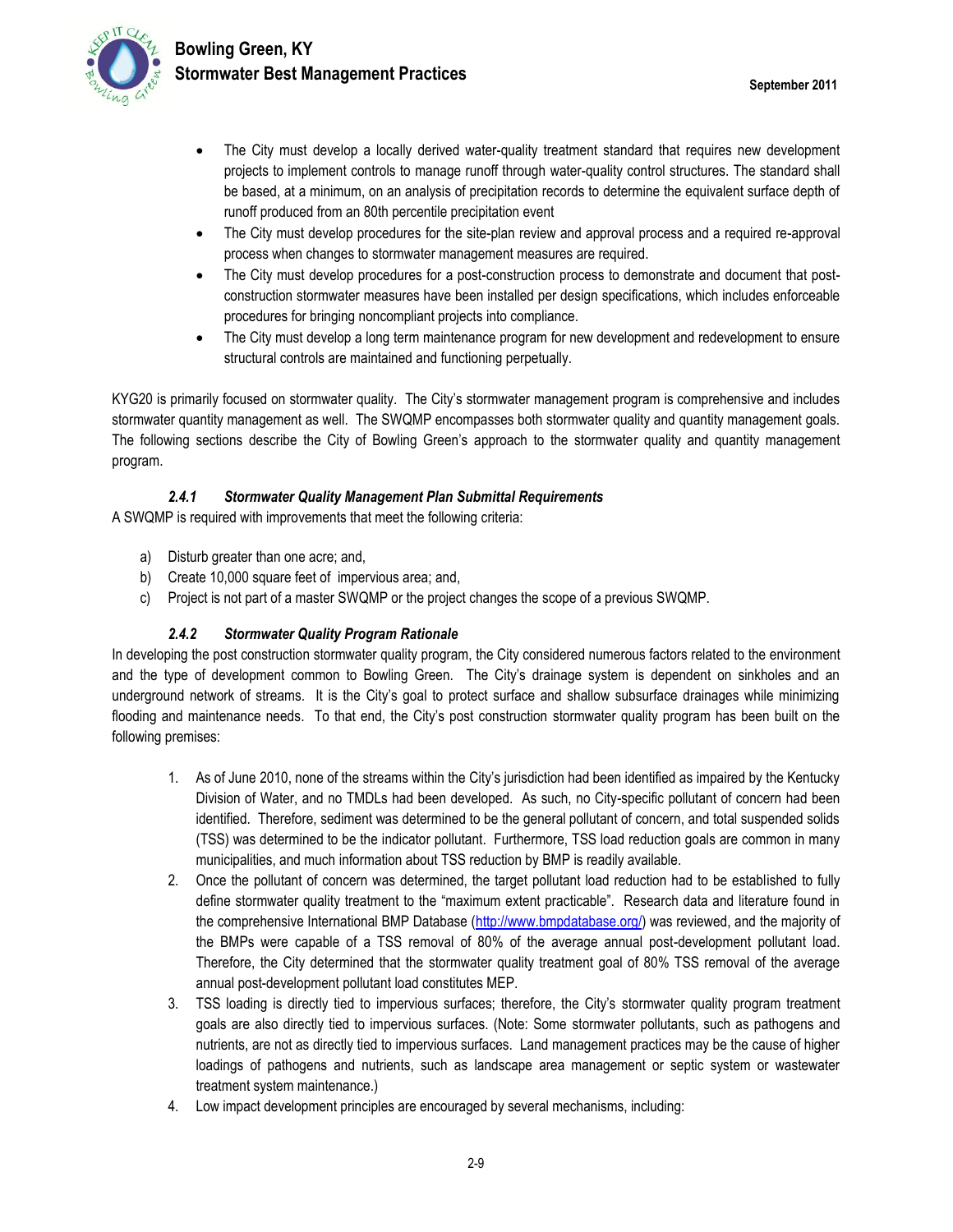

- 5. The City's Conservation Subdivision design (see Section 2.6.1). This design allows residential subdivisions that meet several low impact development guidance criteria to meet all stormwater quality objectives without installing structural BMPs. Note, however, that these subdivisions may still be required to design systems or structures that mitigate stormwater quantity increases.
- 6. Multi-purpose BMPs are encouraged. For example, bioretention facilities can serve landscaping and stormwater quality treatment requirements, and stormwater detention facilities can be included in a treatment train to meet both stormwater quantity and quality requirements.

#### *2.4.3 Stormwater Quality Management Statement*

All preliminary plats for residential and non-residential subdivisions that disturb more than 1 acre and add 10,000 ft<sup>2</sup> or more of new impervious surfaces must be accompanied by a Stormwater Quality Management Statement (see Appendix F). This statement describes the amount of imperviousness anticipated for the project, including driveways, roadways, rooftops, and sidewalks along roads. The developer must use a worst-case scenario for determining the maximum impervious surface possible at the site based upon the type of housing to be built at the site and the anticipated placement of each house. This initial analysis of the project allows City staff, the designer and the developer to have a better idea of the stormwater quality treatment criteria early in the development process.

#### *2.4.4 As-Built Certifications and Inspections*

In an effort to ensure that water quality management plans approved by the City are installed and maintained per the approved plans, the City requires certifications of the correct initial installation of BMPs, referred to as as-built certifications, as well as an annual certification of ongoing maintenance and operation of each BMP. This section describes the as-built certification requirements.

Prior to obtaining a Certificate of Occupancy, two (2) complete copies of as-built drawings with the appropriate professional certifications must be provided to Bowling Green for approval. The as-built drawings will be compared to the approved stormwater management plan for any irregularities or non-conformance with the approved plans. The as-built drawings must reflect the "as-constructed" condition of the development, and must include sufficient information to demonstrate conformance with the approved stormwater management plan. The City has the authority to request the submittal of additional information with the as-built plan as necessary to allow a thorough review of the as-constructed conditions. Omission of any required items shall render the plans incomplete, and they will be returned to the applicant, or their engineer, so that they may be completed. As-built certification checklists are provided in Appendix F and must be completed and submitted with the as-built certification.

As-Built Certifications must include sufficient design information to show that stormwater BMPs will operate as approved. This must include the existing (or before site development) peak flow discharges, the after site development peak flow discharges, and/or volumes of stormwater runoff based on the proposed site development, as well as all necessary computations used to determine the reduced peak flow rates for the design storms.

Plats, easements and BMP locations shown in the Operations and Maintenance Plan must be field checked by the property owner or developer prior to submitting the as-built certification to ensure that the field locations are approximately correct. A copy of the recorded Operations and Maintenance Plan must be submitted with the as-built certification to be released from the bond. Information required in the Operations and Maintenance Plan can be found in Appendix H.

#### *2.4.5 Bonds for Stormwater Management BMPs*

The purpose of a bond is to ensure that the person(s) responsible for completing the land disturbing activities and/or construction work consistent with the design plans of the City's or County's standards. The bond provides assurance that the City will be reimbursed if it must assume the costs of corrective measures and/or work not completed by the responsible person(s) according to the required specifications and approved plans.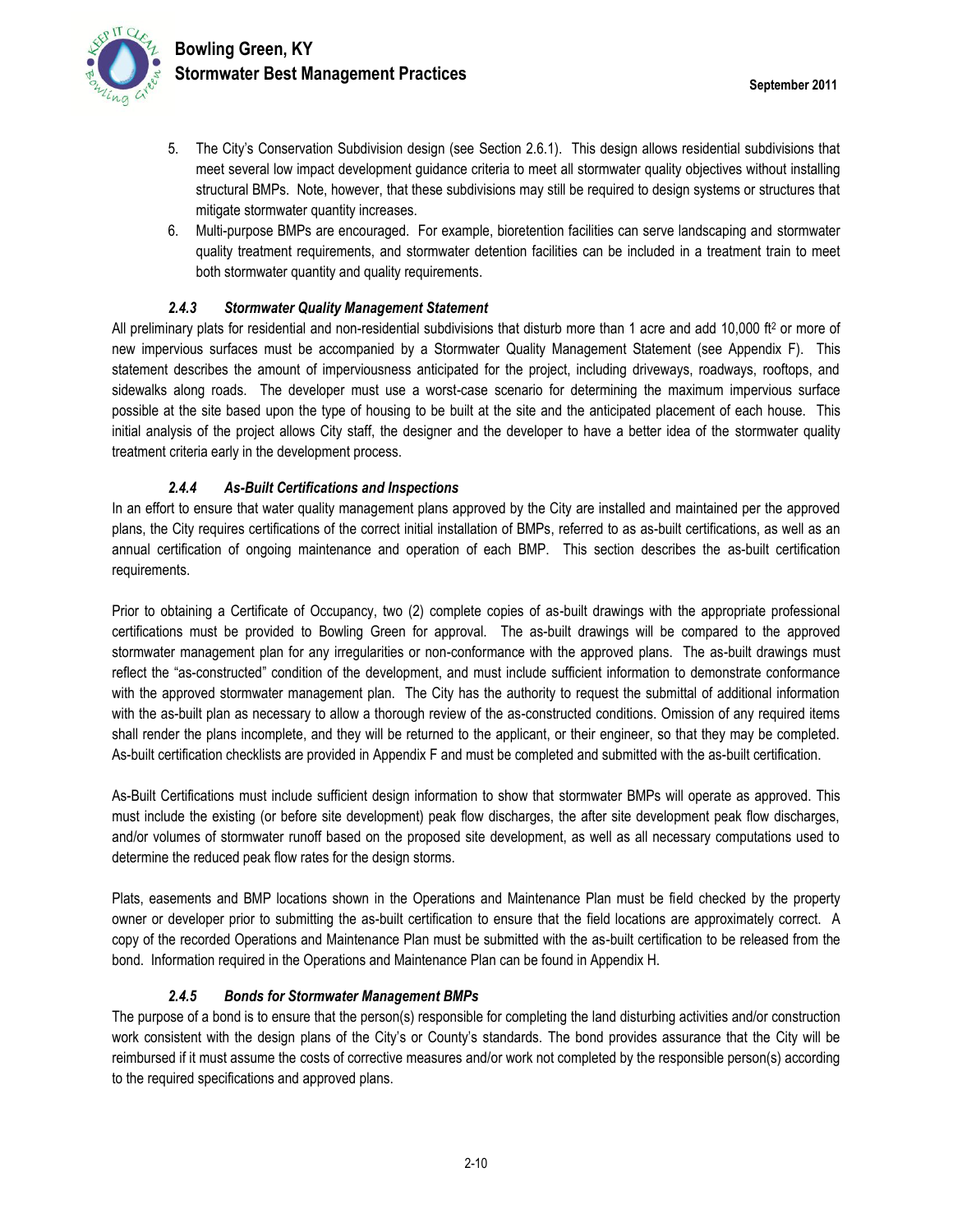

Prior to the release of a bond, an As-Built Certification (see Appendix F) must be provided to the City, showing that all drainage structures or facilities, facility volumes, sizes, slopes, locations, elevations, and hydraulic structures related to the stormwater management BMPs have been field verified, represent the as-built field conditions, and comply with the approved stormwater quality management plan(s). Features such as roadway lines, grades, cross slopes, locations, contours, and elevations should be provided to verify approved plans as required by Bowling Green.

The following table provides guidance on determining the bond amount for each type of BMP. Note that these costs are for the initial installation only and do not take into consideration reinstallation due to failure (of filtering components, for example) or maintenance costs. A 25% surcharge has been included to cover the City's mobilization and project management, should the bond be forfeited and the City becomes responsible for installing the BMP(s).

| <b>BMP Type</b>                  | <b>Cost Calculation</b>                             | <b>Notes</b>                                                                                            |  |  |  |  |  |
|----------------------------------|-----------------------------------------------------|---------------------------------------------------------------------------------------------------------|--|--|--|--|--|
| <b>Bioretention facility</b>     | Bond = $(7.3WQv^{0.99})1.25$                        | $WQv = ft^3$                                                                                            |  |  |  |  |  |
| Wetland                          | Bond = $(30.6WQv^{0.71})1.25$                       | $WQv = ft3$                                                                                             |  |  |  |  |  |
| Water Quality Swale (Wet or Dry) | Bond = $1.25(0.25 - 0.50)SA$                        | $SA = ft2$                                                                                              |  |  |  |  |  |
| Dry Detention                    | Bond = $(12.4WQv^{0.76})1.25$                       | $WQv = ft^3$                                                                                            |  |  |  |  |  |
| Wet Detention                    | Bond = $(24.5WQv^{0.71})1.25$                       | $WQv = ft^3$                                                                                            |  |  |  |  |  |
| Surface Sand Filter              | Bond = $1.25(5000 - 10,000)$ A <sub>imp</sub>       | $A_{\text{imp}}$ = acre of impervious area treated                                                      |  |  |  |  |  |
| <b>Underground Sand Filter</b>   | Bond = 1.25(10,000 - 14,000) $A_{imp}$              | $A_{imp}$ = acre of impervious area treated                                                             |  |  |  |  |  |
| Oil/Water Separator              | Bond = $1.25(7500A_{imp})$                          | $A_{imp}$ = acre of impervious area treated                                                             |  |  |  |  |  |
| Other Proprietary BMP            | Bond = $1.25$ (cost provided<br>bv<br>manufacturer) | Engineer or developer must provide the<br>product specific cost from the<br>manufacturer or distributor |  |  |  |  |  |
| Infiltration Trench              | Bond = $(173WQv^{0.63})1.25$                        | $WQv = ft^3$                                                                                            |  |  |  |  |  |
| Infiltration Basin               | Bond = $(16.9WQv^{0.69})1.25$                       | $WQv = ft^3$                                                                                            |  |  |  |  |  |

#### **Table 2.4-1. Bond Calculation for Water Quality BMPs**

In the table above, the bond for most BMPs is calculated based upon the treatment provided. WQv is the calculated treatment volume for each BMP (see section 2.6.2 for more on calculating WQv). For filters, the impervious area treated by the BMP in feet squared is used to calculate the bond. For manufactured BMPs, the engineer or developer should submit the actual BMP costs and then 25% is added to that cost to figure the bond. For water quality swales, the calculation is the same, whether it is a wet swale or dry. In the cost equation for water quality swales, SA (surface area) represents the treatment area assuming a 6" WQv treatment depth.

#### *2.4.6 Operation and Maintenance Plan*

All new developments with privately owned and operated stormwater BMPs must have an Operation and Maintenance (O&M) Plan recorded with the property. The Plan must contain enough information to locate the BMPs and perform inspections to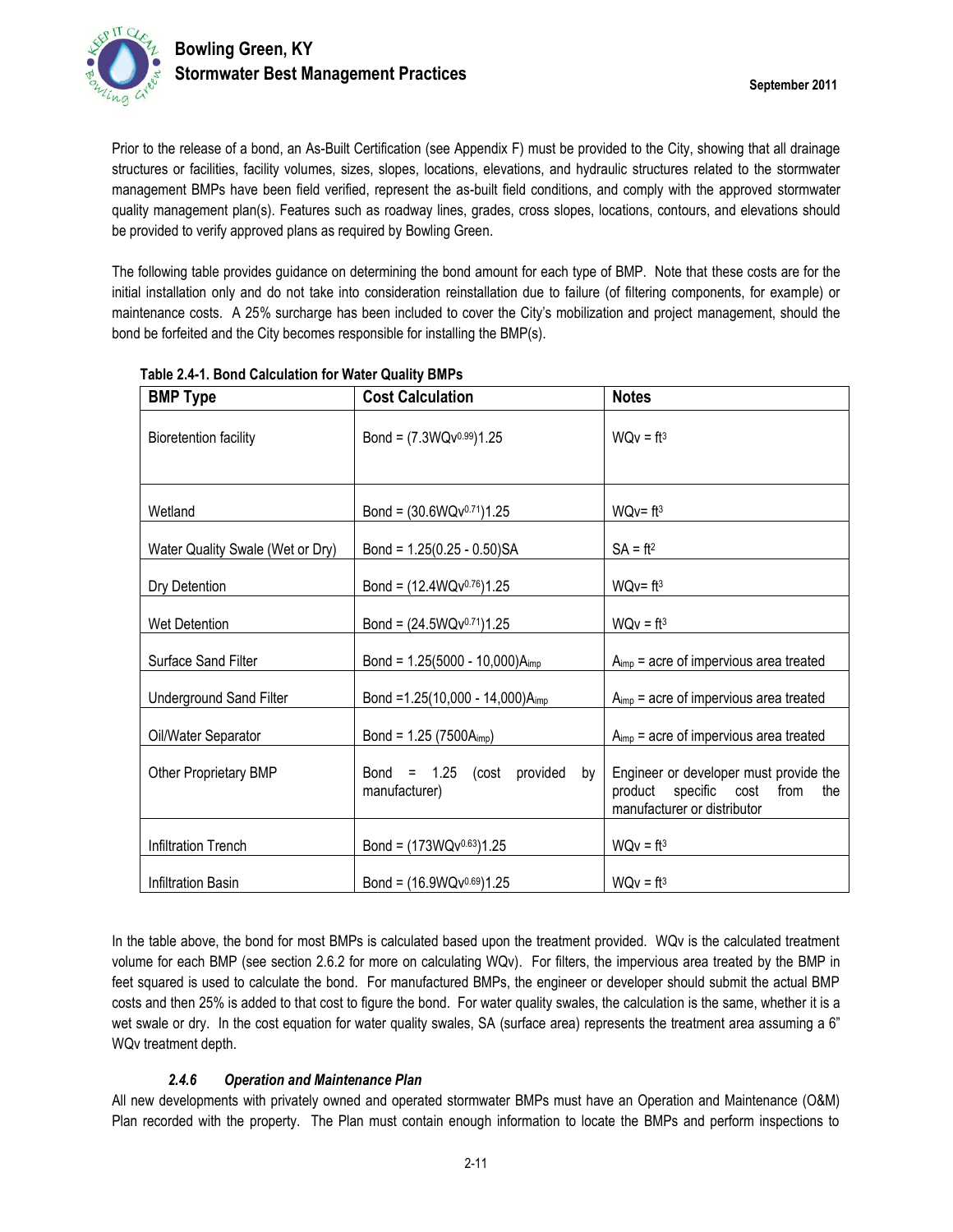

A draft final O&M Plan must be submitted with the construction plans for review. Once the plans are finalized and approved by the City and the BMPs constructed, an as-built certification must be completed. The O&M Plan must be recorded and submitted with the as-built certification.

The O&M Plan for a site with privately maintained BMPs contains the following elements:

- 1. An Inspection and Maintenance Agreement signed by the developer or BMP owner. This agreement states that the owner is responsible for maintaining the BMP perpetually and performing inspections.
- 2. A BMP location map clearly indicating the locations of all stormwater BMPs, drainage easements, access easements, roadways, and stormwater system components as they relate to the stormwater BMPs.
- 3. Schematics for each BMP. The schematics should be detailed enough to allow for future inspections of the BMP(s) and stormwater system. If more than one BMP is on the project site, schematics of each BMP must be provided.
- 4. Inspection and maintenance templates for each type of BMP. For manufactured BMPs, the template must have maintenance items filled out in the template prior to submission to the City.
- 5. Annual BMP report template. The form must be used by the BMP owner for the annual inspection of the BMP(s).

Templates and examples of these components can be found in Appendix H. All components must be included in the O&M Plan that is recorded with the Register of Deeds' office.

The City's NPDES Phase II permit (KYG20) requires the City to ensure that permanent water quality BMPs are maintained perpetually. Maintenance responsibilities are outlined below:

**Table 2.4-2 BMP Maintenance Responsibilities**

| <b>Water Quality BMP Maintenance</b><br><b>Matrix</b> | <b>Owner Responsibilities</b>        | <b>City Responsibilities</b>                         |
|-------------------------------------------------------|--------------------------------------|------------------------------------------------------|
| Residential developments                              | Mowing, trash and debris removal     | Major maintenance and repair;<br>routine inspections |
| Non-residential                                       | All maintenance, routine inspections | Inspections based upon prioritization                |
| City owned BMPs                                       | All maintenance and inspections      | All maintenance and inspections                      |

#### *2.4.7 Stormwater Quantity Management Goals*

The City of Bowling Green has adopted the stormwater quantity management requirements found in Warren County Government's Subdivision Regulations (Appendix B). Specifically, the following requirements apply:

- Detention areas shall be sized based on 2.95 inches of precipitation. The maximum discharge shall not exceed the pre-development discharge. Discharge to areas of known flooding hazard shall be subject to approval by the City Engineer.
- Retention basins shall be designed for the 3-hour 100-year storm. Computed high water elevation shall be recorded on the subdivision map. In areas where a proposed basin is connected with an existing basin, the recorded high water elevation shall be maintained.
- Sinkholes and dry wells shall be assumed as having no outflow for purposes of computation.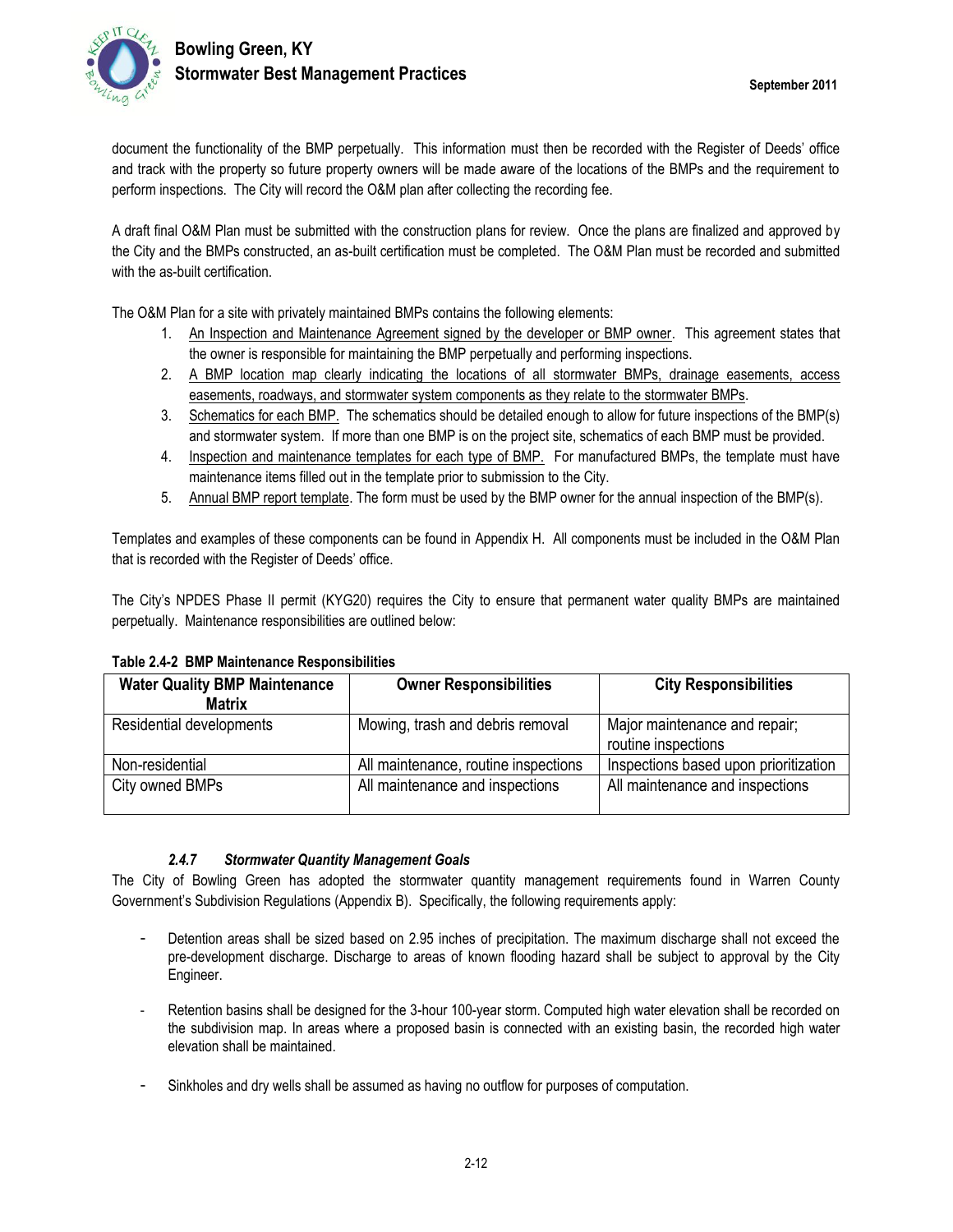### **2.5 SWPPP vs. EPSC Plan vs. Stormwater Management Plan**

These terms can be confusing, but they reference components of the overall erosion prevention and sediment control, good housekeeping, and stormwater management plans. While stormwater management plans typically contain permanent treatment practices (PTPs) instead of temporary practices, the initial plan submittal must address permanent stormwater management including water quality. A general description of each type of plan follows:

**Stormwater Pollution Prevention Plan.** A Stormwater Pollution Prevention Plan (SWPPP) is a living document that is first submitted for approval to the City and to the KDOW. It should then be updated as development continues. It includes site map(s), an identification of construction/contractor activities that could cause pollutant discharges into stormwater and a description of measures or practices to control these pollutants. The SWPPP is required by KYR10. It includes the EPSC Plan and Stormwater Management Plan. Once the development plan has been approved, a copy of the SWPPP must be maintained onsite and should include copies of all permits issued for the site. Inspection documentation and plan revisions must also be documented in the SWPPP once site development has begun.

**EPSC Plan.** Once the erosion prevention and sediment control (EPSC) plan has been approved, it becomes a component of the SWPPP. The EPSC Plan is a set of plans prepared by or under the direction of a licensed professional engineer detailing the specific measures and sequencing to be used to control sediment and erosion on a development site during and after construction. It includes supporting calculations, a construction schedule, and schematics and cross-sections for clarification, as well as any other material in support of the EPSC plan. As the project progresses, revisions and modifications should be tracked in the SWPPP, with major modifications requiring prior approval by the City before implementation.

**Stormwater Quality Management Plan.** The stormwater quality management plan (SWQMP) contains permanent water quality treatment devices, such as detention structures, outlet protection, stormwater conveyance devices, and bioretention areas. Once approved, the SWQMP becomes a component of the SWPPP. Most of these components will not be installed during initial construction activities. However, knowing the proposed locations during early construction activities can be beneficial so areas can be appropriately staged. For example, permanent detention structures can first function as sediment basins. Once permanent controls have been installed, they should be protected from sediment laden runoff, as many permanent water quality treatment devices rely on infiltration for treatment and can easily be overwhelmed.

### **2.6 Stormwater Quality Treatment**

The City has established a two-tiered approach to stormwater quality treatment, based upon land use. Some residential developments can meet their stormwater quality treatment requirements by developing in accordance with the requirements of the Conservation Subdivision Design principles, as described in Section [2.6.1.](#page-12-0) All other types of development must provide treatment of the water quality volume, as described in Section 2.6.2.

### *2.6.1 Conservation Subdivision Design*

<span id="page-12-0"></span>The City has established its stormwater quality management program based upon total suspended solids, which can be directly correlated to the amount of impervious surfaces within a watershed. As described in the Center for Watershed Protection's article, "Importance of Imperviousness" (2000), as the impervious cover increases in a watershed, stream quality begins to degrade. When the total watershed impervious cover approaches 10%, streams begin to lose sensitive stream features.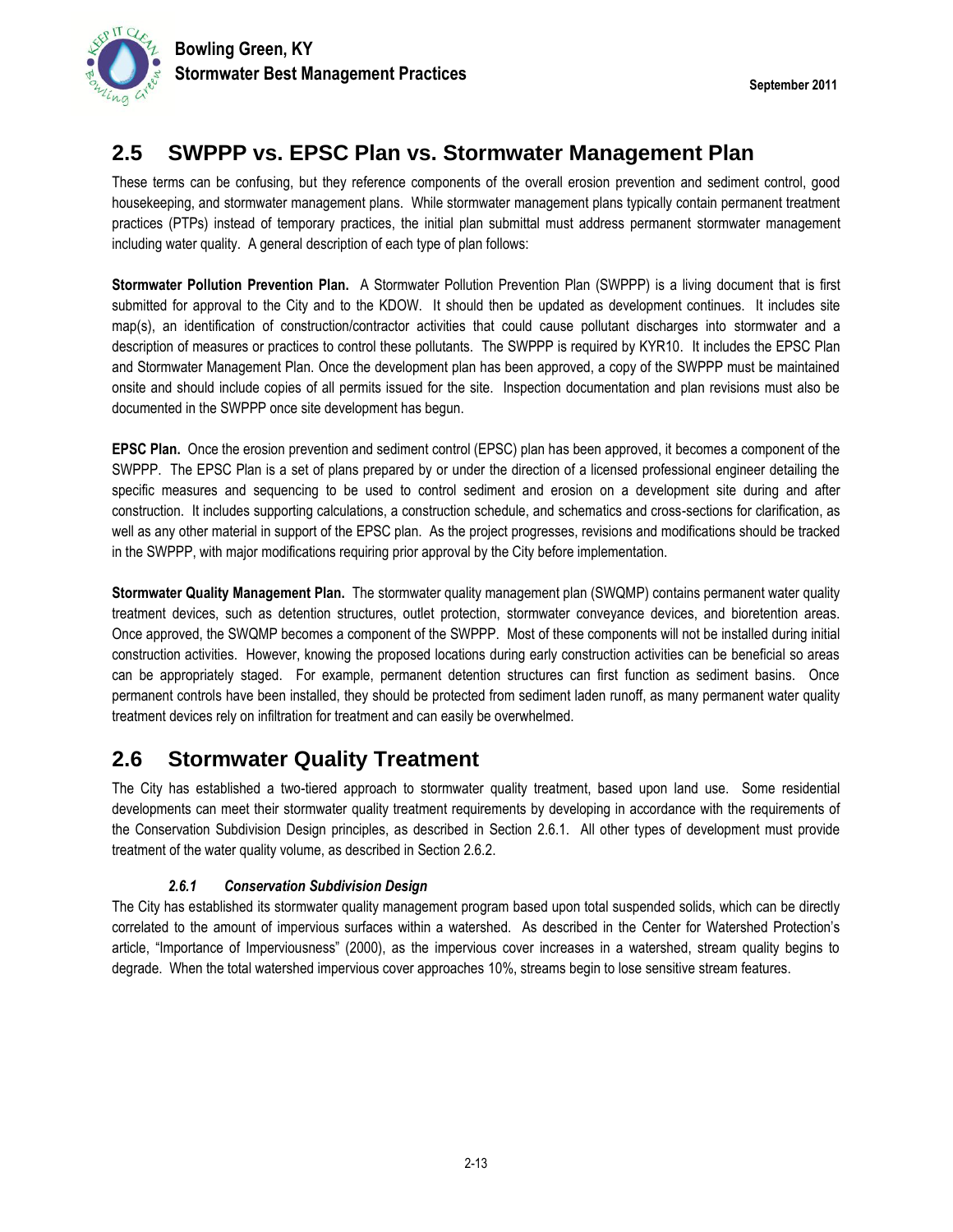

**Figure 2.6-1 Impervious Cover Model**



*(Figure from Center for Watershed Protection)*

The City has developed a Conservation Subdivision design that focuses on preserving surface and subsurface stream water quality. When a residential subdivision meets **all** of the requirements of the Conservation Subdivision, no further stormwater quality treatment will be necessary. The Conservation Subdivision must incorporate the following design principles:

- Clearly defined disturbed area limits on the design plans and in the field, limiting the disturbed area on the total project to the smallest areas possible and preserving natural vegetation. Failure to follow these disturbed area limitations could forfeit a residential development's designation as Conservation Subdivision and require structural stormwater quality treatment best management practices to be designed and installed.
- The total impervious cover on the development cannot exceed 15%. Impervious surfaces include rooftops, roadways, gravel (parking lots or driveways), paved driveways, and sidewalks.
- Lot sizes must be a minimum of 1 acre each.
- Roof drains must be disconnected from the storm drain system. Instead, roof drains should be discharged as sheet flow onto vegetated surfaces.
- Sinkhole basins must be protected and stabilized. If a sinkhole throat must be improved or maintained to facilitate drainage, all disturbed areas within the sinkhole basin must be stabilized with vegetation. During the disturbance, the sinkhole throat must be protected from sediment, as described in the BMP Manual.

#### *2.6.2 Structural Stormwater Quality Treatment Design*

Stormwater quality treatment for Bowling Green is defined as a goal of 80% total suspended solids (TSS) removal of the average annual post-development load. All stormwater BMPs shall be designed in a manner to minimize the need for maintenance and reduce the chances of failure, while maintaining the required function. The City's stormwater quality program requires new development and redevelopment to treat the runoff from up to the 85th percentile rain event in Bowling Green to a load reduction goal of 80% of the average annual post-development total suspended solids (TSS) based upon data in the Nationwide Urban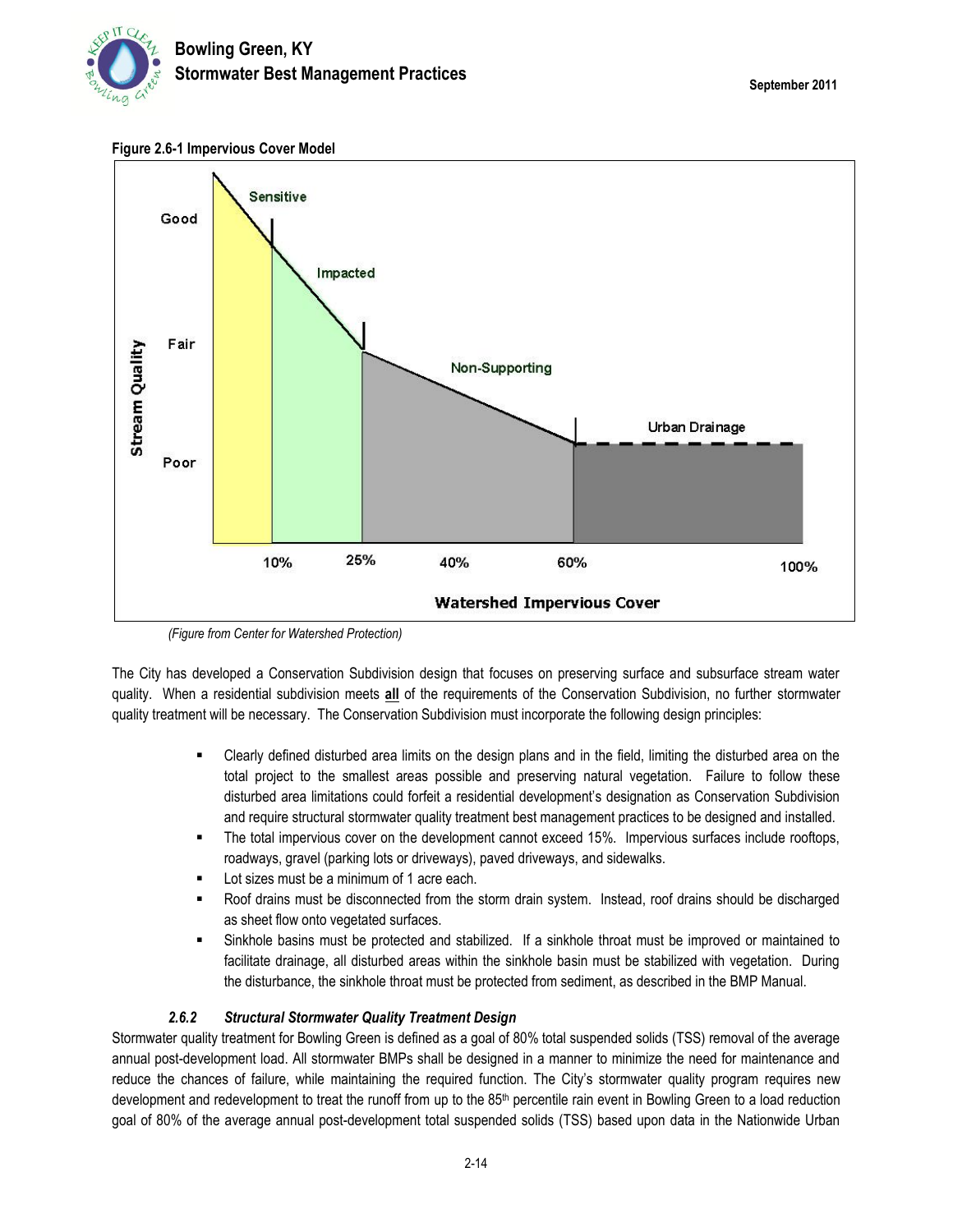

Runoff Program. Treatment may be achieved using a single treatment method, such as a wet pond, or by using a treatment train. A treatment train achieves 80% removal of TSS using a combination of pretreatment and/or treatment methods.

It is presumed that a stormwater management system complies with this performance standard if:

- It is sized to capture and treat the prescribed water quality treatment volume, which is defined as the runoff volume resulting from the first 1.1 inches of rainfall from a site (see Equation 1).
- Appropriate structural stormwater controls are selected, designed, constructed, and maintained according to the specific criteria in this Manual to provide an 80% TSS removal of the average annual post-development load.
- Runoff from hotspot land uses and activities is adequately treated and addressed through the use of appropriate pre-treatment stormwater controls and pollution prevention practices.

Permanent BMPs should be proposed by the developer early in the planning stage of a project. For most projects, there will be no single BMP which addresses all the long-term stormwater quality problems. Instead, a multi-level strategy will be worked out with P&Z, which incorporates source controls, a series of on-site treatment controls, and community-wide treatment controls.

The Water Quality Volume (WQv) equation, which forms the foundation of the City's stormwater quality management program, establishes the volume that must be treated. The WQv is storage required to capture and treat stormwater runoff from 85% of the average annual rainfall, which is considered the "first flush". The 85<sup>th</sup> percentile storm event in Bowling Green is 1.1 inches. All storms greater than 1.1 inches must be routed non-erosively through the water quality treatment device or routed around it. The following equation shows that this value is equal to the product of precipitation, volumetric runoff coefficient and site area, divided by twelve.

#### **Equation 1 Water Quality Volume Calculation**

$$
WQV = [P R V)(A)]/12
$$

Where,

*P* is the average rainfall in inches, (in the case of Bowling Green, is 1.1 inches); *Rv* is the volumetric runoff coefficient, which is: *Rv* = 0.05 + 0.009(*I*), where I is the percent impervious cover; and *A* = the area in acres

In the equation above, I is based upon the percent impervious cover proposed for the area to be disturbed, and A is the total area to be disturbed.

As noted, the pollutant of concern for the City is total suspended solids, or TSS. TSS loading is associated with impervious surfaces, such as parking lots, roof tops, and roadways. Therefore, when designing water quality treatment BMPs, only impervious surfaces need to be routed through the BMP for water quality treatment. Drainage areas containing *only* pervious surfaces can bypass BMPs designed solely for water quality treatment.

#### *2.6.3 Choosing the Right Permanent Treatment Practice (PTP)*

Table 2.6-1 is an "at-a-glance" table of all of the Permanent Treatment Practices found in Section 3. Use Table 2.6-1 for initial screening of potential measures based upon site constraints such as drainage area, landuse, pollutant removal needed, long term maintenance requirements, and surface area available. Once potential measures have been identified for a site, the design sheets in Section 3 outline detailed design criteria.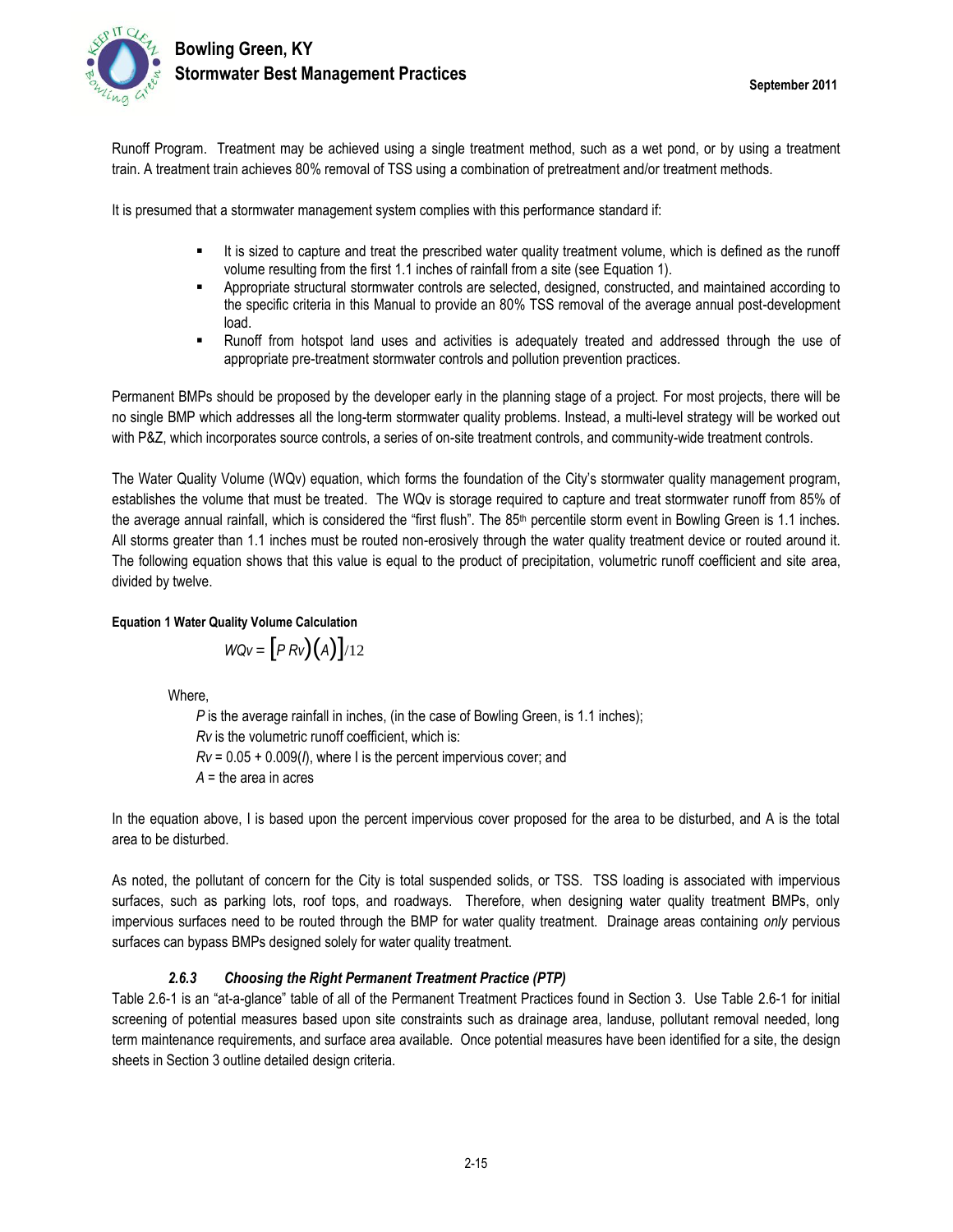

### **Bowling Green, KY Stormwater Best Management Practices Stormwater Best Management Practices September 2011**

**Table 2.6-1 At-A-Glance Permanent Treatment Practices Decision Matrix**

|                                   |                                | <b>Stormwater Treatment</b> |                                       | <b>Water Quality Performance</b>           |                               |                              | <b>Implementation Considerations</b> |                                   |                  |                                     |             |  |  |  |  |  |  |  |  |  |  |  |  |  |  |  |  |  |  |  |  |
|-----------------------------------|--------------------------------|-----------------------------|---------------------------------------|--------------------------------------------|-------------------------------|------------------------------|--------------------------------------|-----------------------------------|------------------|-------------------------------------|-------------|--|--|--|--|--|--|--|--|--|--|--|--|--|--|--|--|--|--|--|--|
| <b>Structural BMP Category</b>    | <b>BMP Type</b>                |                             | <b>Water Quality   Water Quantity</b> | <b>TSS/Sediment</b><br><b>Removal Rate</b> | Hotspot<br><b>Application</b> | <b>Drainage</b><br>Area (ac) | Residential                          | <b>Commercial</b><br>/ Industrial | <b>Unit Cost</b> | <b>Maintenance</b><br><b>Burden</b> |             |  |  |  |  |  |  |  |  |  |  |  |  |  |  |  |  |  |  |  |  |
|                                   | Surface Sand Filter            | $\checkmark$                |                                       |                                            | $\checkmark$                  | ≤10                          |                                      | $\checkmark$                      | Moderate         |                                     |             |  |  |  |  |  |  |  |  |  |  |  |  |  |  |  |  |  |  |  |  |
|                                   | <b>Underground Sand Filter</b> | $\checkmark$                |                                       | 80                                         | $\checkmark$                  | $\overline{\leq}$            |                                      | $\checkmark$                      |                  | Moderate to                         |             |  |  |  |  |  |  |  |  |  |  |  |  |  |  |  |  |  |  |  |  |
|                                   | <b>Perimeter Sand Filter</b>   | $\checkmark$                |                                       |                                            | $\checkmark$                  | $\leq$ 2                     |                                      | $\checkmark$                      |                  | High                                |             |  |  |  |  |  |  |  |  |  |  |  |  |  |  |  |  |  |  |  |  |
| <b>Fitration Systems</b>          | Organic Sand Filter            | $\checkmark$                |                                       |                                            |                               | $\leq 5$                     |                                      | $\checkmark$                      |                  |                                     |             |  |  |  |  |  |  |  |  |  |  |  |  |  |  |  |  |  |  |  |  |
|                                   | Pocket Sand Filter             | $\checkmark$                |                                       |                                            | $\checkmark$                  | $\leq 5$                     |                                      | $\checkmark$                      |                  |                                     |             |  |  |  |  |  |  |  |  |  |  |  |  |  |  |  |  |  |  |  |  |
|                                   | Bioretention                   | $\checkmark$                |                                       |                                            |                               | $\leq 5$                     | $\checkmark$                         | $\checkmark$                      |                  | Low                                 |             |  |  |  |  |  |  |  |  |  |  |  |  |  |  |  |  |  |  |  |  |
|                                   | Dry Swale                      | $\checkmark$                |                                       | 90                                         |                               | $\leq 5$                     | $\checkmark$                         | $\checkmark$                      |                  |                                     |             |  |  |  |  |  |  |  |  |  |  |  |  |  |  |  |  |  |  |  |  |
| Open Channel System               | Wet Swale                      | $\checkmark$                |                                       | $\overline{75}$                            |                               | $\leq 5$                     |                                      | $\checkmark$                      | Moderate         | Low                                 |             |  |  |  |  |  |  |  |  |  |  |  |  |  |  |  |  |  |  |  |  |
|                                   | Micropool Extended             |                             |                                       |                                            |                               |                              |                                      |                                   |                  |                                     |             |  |  |  |  |  |  |  |  |  |  |  |  |  |  |  |  |  |  |  |  |
|                                   | <b>Detention Pond</b>          | $\checkmark$                | ✓                                     |                                            |                               | $\geq 10$                    | ✓                                    | $\checkmark$                      |                  |                                     |             |  |  |  |  |  |  |  |  |  |  |  |  |  |  |  |  |  |  |  |  |
|                                   | Wet Pond                       | $\checkmark$                | $\checkmark$                          |                                            |                               | $\geq$ 25                    | $\checkmark$                         | $\checkmark$                      |                  |                                     |             |  |  |  |  |  |  |  |  |  |  |  |  |  |  |  |  |  |  |  |  |
| <b>Stormwater Ponds</b>           | Wet Extended Detention         |                             |                                       | 80                                         |                               |                              |                                      |                                   | Low              | Low                                 |             |  |  |  |  |  |  |  |  |  |  |  |  |  |  |  |  |  |  |  |  |
|                                   | Pond                           | $\checkmark$                | ✓                                     |                                            |                               | $\geq$ 25                    | ✓                                    | ✓                                 |                  |                                     |             |  |  |  |  |  |  |  |  |  |  |  |  |  |  |  |  |  |  |  |  |
|                                   | Multiple Pond System           | $\checkmark$                | $\checkmark$                          |                                            |                               | $\geq 25$                    | $\checkmark$                         | $\checkmark$                      |                  |                                     |             |  |  |  |  |  |  |  |  |  |  |  |  |  |  |  |  |  |  |  |  |
|                                   | Pocket Pond                    | $\checkmark$                | $\checkmark$                          |                                            |                               | $\geq 25$                    | $\checkmark$                         | $\checkmark$                      |                  |                                     |             |  |  |  |  |  |  |  |  |  |  |  |  |  |  |  |  |  |  |  |  |
|                                   | <b>Shallow Wetland</b>         | $\checkmark$                |                                       |                                            |                               | $\geq$ 25                    | $\checkmark$                         | $\checkmark$                      |                  | Moderate to<br>High                 |             |  |  |  |  |  |  |  |  |  |  |  |  |  |  |  |  |  |  |  |  |
|                                   | <b>Extended Detention</b>      |                             |                                       |                                            |                               |                              |                                      |                                   | Moderate         |                                     |             |  |  |  |  |  |  |  |  |  |  |  |  |  |  |  |  |  |  |  |  |
| <b>Stormwater Wetlands</b>        | Shallow Wetland                | $\checkmark$                |                                       | 75                                         |                               | $\geq$ 25                    | ✓                                    | ✓                                 |                  |                                     |             |  |  |  |  |  |  |  |  |  |  |  |  |  |  |  |  |  |  |  |  |
|                                   | Pond/Wetland System            | $\checkmark$                |                                       |                                            |                               | $\geq$ 25                    | $\checkmark$                         | $\checkmark$                      |                  |                                     |             |  |  |  |  |  |  |  |  |  |  |  |  |  |  |  |  |  |  |  |  |
|                                   | Pocket Wetland                 | $\checkmark$                |                                       |                                            |                               | $5 - 10$                     | $\checkmark$                         | $\checkmark$                      |                  |                                     |             |  |  |  |  |  |  |  |  |  |  |  |  |  |  |  |  |  |  |  |  |
|                                   | <b>Infitration Trench</b>      | $\checkmark$                |                                       |                                            |                               |                              |                                      |                                   | $\checkmark$     | $\checkmark$                        | Moderate to |  |  |  |  |  |  |  |  |  |  |  |  |  |  |  |  |  |  |  |  |
| Infiltration Systems <sup>1</sup> | Infiltration Basin             | $\checkmark$                |                                       | 90                                         |                               | $\leq 5$                     | $\checkmark$                         | High                              | Moderate         |                                     |             |  |  |  |  |  |  |  |  |  |  |  |  |  |  |  |  |  |  |  |  |
|                                   | Hydrodynamic                   |                             |                                       |                                            |                               |                              |                                      |                                   |                  |                                     |             |  |  |  |  |  |  |  |  |  |  |  |  |  |  |  |  |  |  |  |  |
|                                   | Separators                     | $\checkmark$                |                                       | TBD <sup>2</sup>                           | $\checkmark$                  |                              |                                      | ✓<br>Moderate                     |                  | Moderate to                         |             |  |  |  |  |  |  |  |  |  |  |  |  |  |  |  |  |  |  |  |  |
| <b>Water Quality Units</b>        | Filtration                     | $\checkmark$                |                                       |                                            | Minimal<br>$\checkmark$       |                              |                                      | $\checkmark$                      |                  | High                                |             |  |  |  |  |  |  |  |  |  |  |  |  |  |  |  |  |  |  |  |  |
|                                   | <b>Continuous Deflection</b>   | $\checkmark$                |                                       |                                            | $\checkmark$                  |                              |                                      | $\checkmark$                      |                  |                                     |             |  |  |  |  |  |  |  |  |  |  |  |  |  |  |  |  |  |  |  |  |
| Grease Management                 |                                |                             |                                       |                                            | $\checkmark$                  |                              |                                      | $\checkmark$                      | Low              | High                                |             |  |  |  |  |  |  |  |  |  |  |  |  |  |  |  |  |  |  |  |  |
| Extended                          | Detention Basin with           |                             |                                       | 60                                         |                               |                              |                                      |                                   |                  |                                     | Low         |  |  |  |  |  |  |  |  |  |  |  |  |  |  |  |  |  |  |  |  |
|                                   | <b>Gravity Outfall</b>         | $\checkmark$                | ✓                                     |                                            |                               |                              | $\leq 75$                            | ✓                                 | ✓                |                                     |             |  |  |  |  |  |  |  |  |  |  |  |  |  |  |  |  |  |  |  |  |
| Detention/Retention Dry           | Retention Basin with           |                             |                                       |                                            |                               |                              |                                      |                                   |                  |                                     |             |  |  |  |  |  |  |  |  |  |  |  |  |  |  |  |  |  |  |  |  |
| <b>Basins</b>                     | <b>Drywell Outfall</b>         | $\checkmark$                | $\checkmark$                          |                                            |                               | $\checkmark$                 |                                      | $\checkmark$                      |                  |                                     |             |  |  |  |  |  |  |  |  |  |  |  |  |  |  |  |  |  |  |  |  |
| Oil & Grease/Water<br>Separator   |                                |                             |                                       | 40                                         | $\checkmark$                  |                              |                                      | $\checkmark$                      | Low              | Moderate                            |             |  |  |  |  |  |  |  |  |  |  |  |  |  |  |  |  |  |  |  |  |

Notes: 1) Limited application due to karst topography; 2) To be determined based upon City-approved testing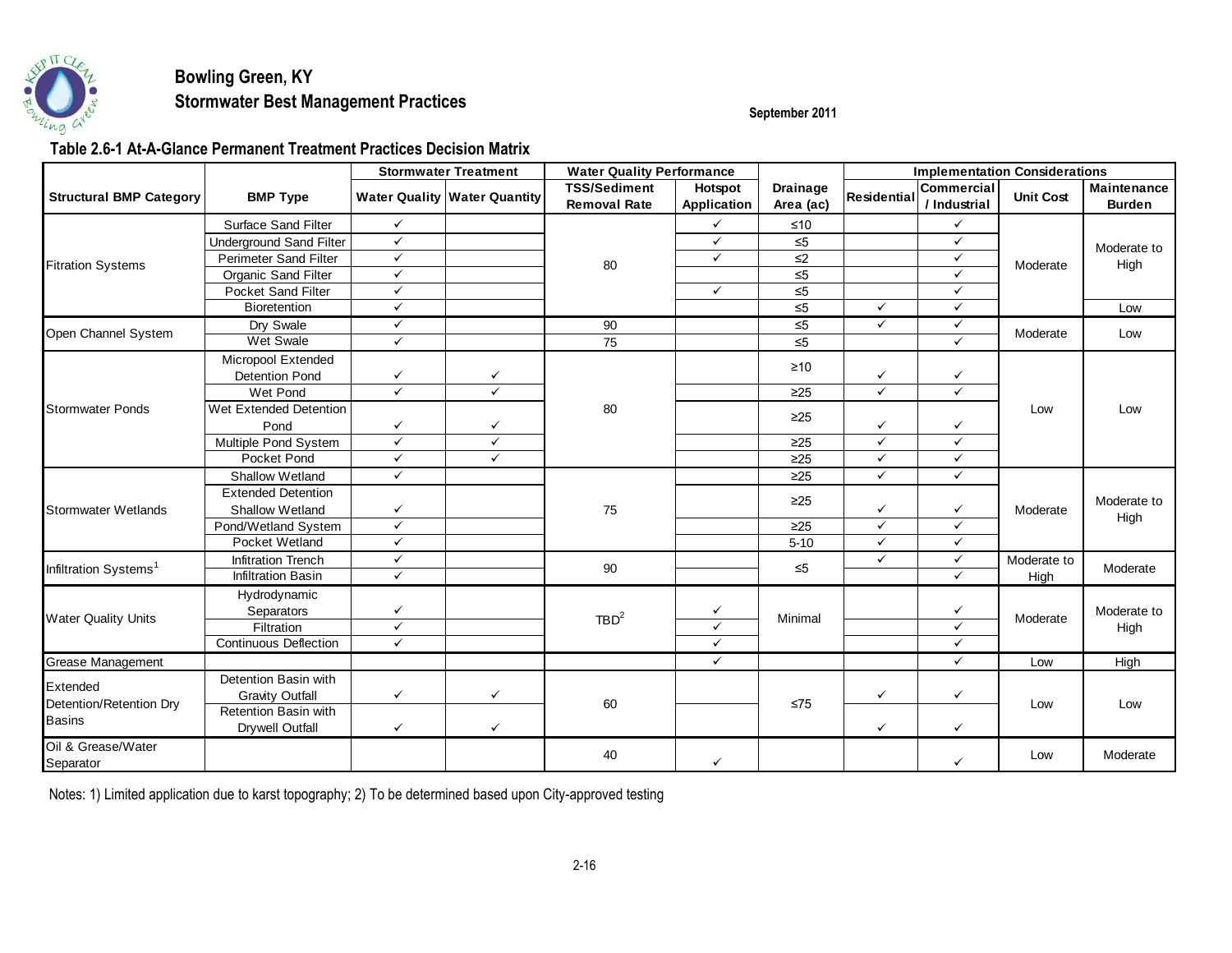

#### *2.6.4 Weighted total suspended solids reduction*

The City's stormwater quality management program is designed to give the developer flexibility in meeting the 80% TSS reduction goal on each site. The BMPs identified in Section 3 of this manual as Permanent Treatment Practices (PTPs) give the developer options to meet the water quality requirements in numerous ways. Calculations to verify the TSS reduction for each site are provided below.

The percent TSS removal (%TSS) that is achieved on a site can be calculated using the equation below. This equation is an area-weighted TSS reduction equation which accounts for the TSS reduction that is contributed from each stormwater treatment BMP that is utilized on the site.

#### **Equation 2 Weighted TSS Reduction**

$$
\%TSS = \frac{\sum_{n}^{1} (TSS_1A_1 + TSS_2A_2 + \dots + TSS_nA_n)}{\sum_{n}^{1} (A_1 + A_2 + \dots + A_n)}
$$

where:

 $TSS<sub>n</sub>$  = TSS removal percentage for each structural BMP located on-site (%);  $A_n$  = the area draining to each BMP (acres).

An example calculation of weighted TSS reduction on a project is provided below.

#### **Example 1: Weighted TSS reduction example: Wetland and Dry Detention**

A 20 acre site is divided into 2 subwatersheds: Subwatershed 1 has 12 acres and contains a constructed wetland for stormwater quality treatment. Subwatershed 2 has 8 acres and contains a dry detention facility. What is the %TSS reduction?

TSS reductions from Table 2.6-1: Wetland =  $75%$ Dry detention = 60%

Step 1: Calculate % TSS removal for the site:  $\%TSS = ((TSS_{\text{dry}} \times 8 \text{ acres}) + (\%TSS_{\text{weltand}} \times 12 \text{ acres})) \div 20 \text{ acres}$  $\%TSS = ((60\% \times 8 \text{ acres}) + (75\% \times 12 \text{ acres})) \div 20 \text{ acres} = 69\%$ 

Therefore, the % TSS removal for the site is 69%. Additional BMPs must be constructed at the site to bring the TSS removal to 80%.

When two or more BMPs are used in series (stormwater discharges from one BMP into another), a different calculation is necessary. This scenario is called a **treatment train**. Stormwater discharging from the upper most BMP will be considerably "cleaner" than the influent, meaning TSS particle sizes will be much smaller. Pollutant removal rates for BMPs used in a treatment train are not additive. For pollutants in particulate form, such as TSS, the actual removal rate (expressed in terms of percentage of pollution removed) varies directly with the pollution concentration and sediment size distribution of runoff entering a facility. For example, a stormwater treatment pond will have a much higher pollutant removal percentage for very turbid runoff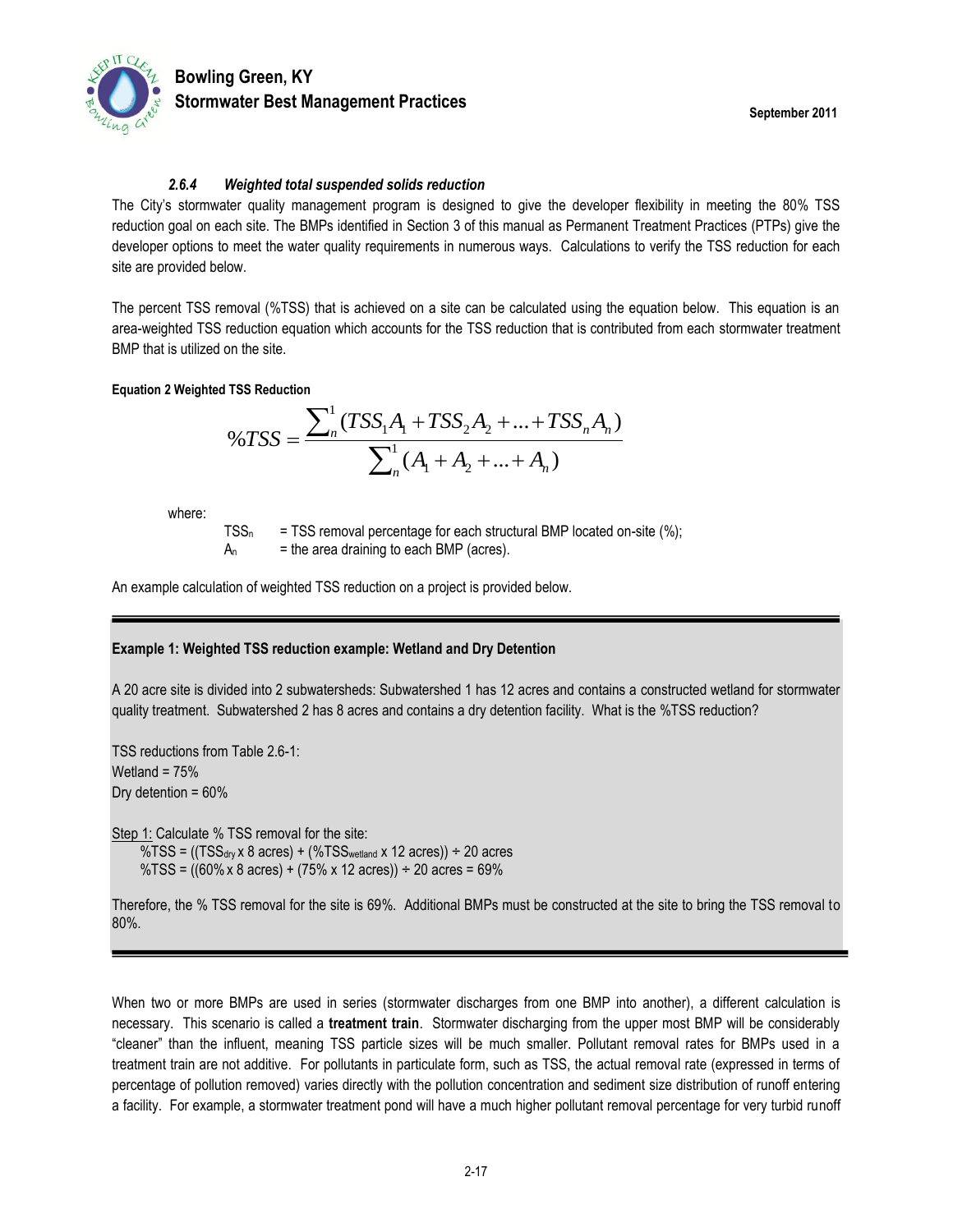

### **Bowling Green, KY Stormwater Best Management Practices September 2011**

than for relatively clear water. When two stormwater ponds are placed in series, the downstream pond will treat an incoming TSS load that is very different from the upstream pond. The upstream pond easily captures the larger solids, and discharges an outflow that has a lower concentration of TSS, but with a relatively higher proportion of fine particle sizes. Therefore, further TSS reduction will be difficult for the second and subsequent BMPs. Hence, the TSS removal capability of the downstream pond is considerably less than the upstream pond. Recent studies suggest that the downstream pond in a series can provide as little as half the removal efficiency of the upstream pond.

Note that manufactured treatment devices such as oil water separators and hydrodynamic units must be a first treatment BMP when used in a treatment train design. These units are most effective at capturing gross solids.

To calculate the total % TSS removal for a treatment train comprised of two or more structural BMPs, the following equation should be used.

#### **Equation 3 Treatment Train Calculation**

$$
TSS_{train} = A + B - \frac{(A \times B)}{100}
$$

where:

TSS<sub>train</sub> = total TSS removal for treatment train (%); A  $=$  % TSS removal of the first (upstream) BMP, from Table 2.6-1  $(\%)$ 

 $B = \% TSS$  removal of the second (downstream) BMP, from Table 2.6-1 (%).

For development sites where the treatment train provides the only stormwater treatment on the site, TSS<sub>train</sub> must be greater than or equal to 80%. For development sites that have other structural BMPs for stormwater treatment that are not included in the treatment train, TSStrain must be included in Equation 2 in the calculation of the overall % TSS removal for the site. An example application of the latter situation is presented below.

#### **Example 2: Treatment Train Example: Wetland, Dry Pond, Bioretention**

A 20 acre site is divided into 2 subwatersheds: Subwatershed 1 has 12 acres and contains a constructed wetland for stormwater quality treatment. Subwatershed 2 has 8 acres and contains a bioretention area that discharges into a dry detention facility. What is the %TSS reduction?

TSS reductions per Table 2.6-1: Control A (wetland) = 75% Control B (bioretention) = 80% Control C (dry detention) = 60% Controls B and C are part of a treatment train.

Step 1: Calculate TSStrain:  $TSS_{train} = B + C - (B \times C)/100 = 80 + 60 - (80 \times 60)/100 = 92\%$  removal

Step 2: Calculate % TSS removal for the site:

 $\%TSS = ((TSS_{train} \times 8 \text{ acres}) + (\%TSS_{wetland} \times 12 \text{ acres})) \div 20 \text{ acres}$ %TSS =  $((92\% \times 8 \text{ acres}) + (75\% \times 12 \text{ acres})) \div 20 \text{ acres} = 82\%$ 

Therefore, the % TSS removal for the site is 82%. No other BMPs need to be constructed at the site.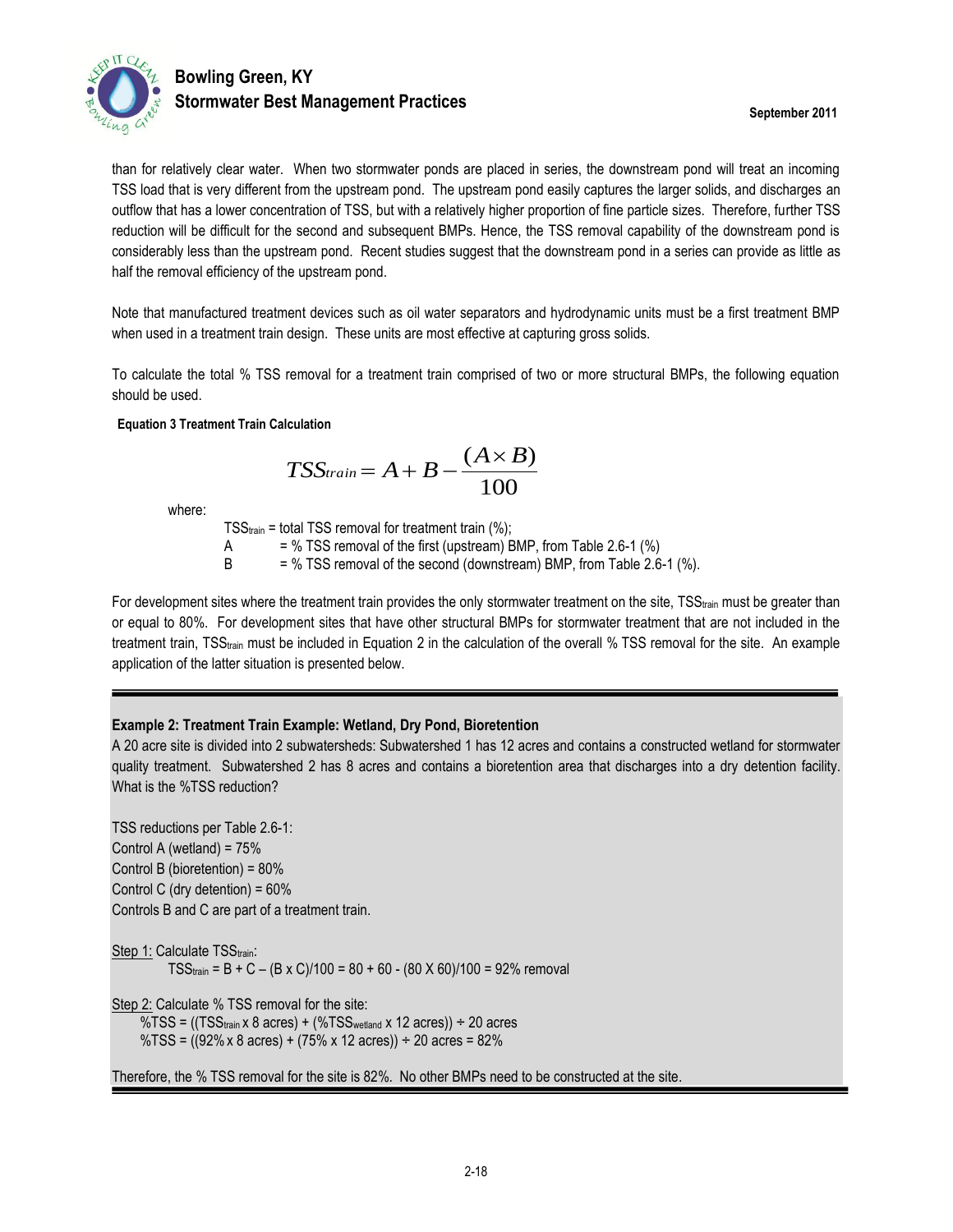

### **Bowling Green, KY Stormwater Best Management Practices September 2011**

#### *2.6.5 Redevelopment stormwater quality treatment strategies.*

Redevelopment projects in highly urbanized, built-out environments are desirable and encouraged forms of development, in that redevelopment projects typically do not need new infrastructure such as roadways to be constructed, reduce urban sprawl, and keep the overall imperviousness of a watershed the same. For the purposes of the Stormwater Quality Treatment Program, "redevelopment" is defined as any new construction on a site that has a pre-existing use on it. The preferred stormwater quality treatment strategies are outlined in Figure 2.6-1 below, in a prioritized order.

#### **Figure 2.6-2 Stormwater Quality Treatment Strategy Steps**



These strategies are described below.

#### *Option 1: Onsite incorporation of structural stormwater treatment BMPs.*

Structural stormwater quality treatment BMPs (PTPs) include bioretention, wet ponds, dry/wet swales and other practices as outlined in Section 3. These types of practices typically require some amount of surface land area for treatment, unless the system is a manufactured underground system. The WQv calculation in section 2.6.2 shall apply. Where a site has significant constraints such as limited surface area, setbacks, etc., option 2 or 3 (when developed) may be chosen for treating water quality.

#### *Option 2: Offset treatment.*

In the 2010 KYG20 Phase 2 MS4 Permit, KDOW included an allowance for developers to provide offset treatment where onsite treatment isn't feasible. The language from the permit is as follows:

*The off-site mitigation option entails infiltration/evapotranspiration/reuse measures that may be implemented at another location in the same sewershed/watershed as the original project, approved by the permittee(s). The permittee shall identify priority areas within the sewershed or watershed in which mitigation projects can be completed.*

The City of Bowling Green acknowledges the benefits of and need for pollutant trading credits, mitigation and/or offsets. Pollutant trading or offset isn't a new concept, as it has been applied to point source dischargers, specifically wastewater treatment facilities, for many years. Typically, trading or offsets occur within watersheds where a TMDL has been approved. However, the same approach for pollutant trading applied to TMDL watersheds can be applied to non-TMDL watersheds. The following section outlines the City's policy on pollutant offsets for new development or redevelopment. This policy is consistent with EPA's policy on water quality trading.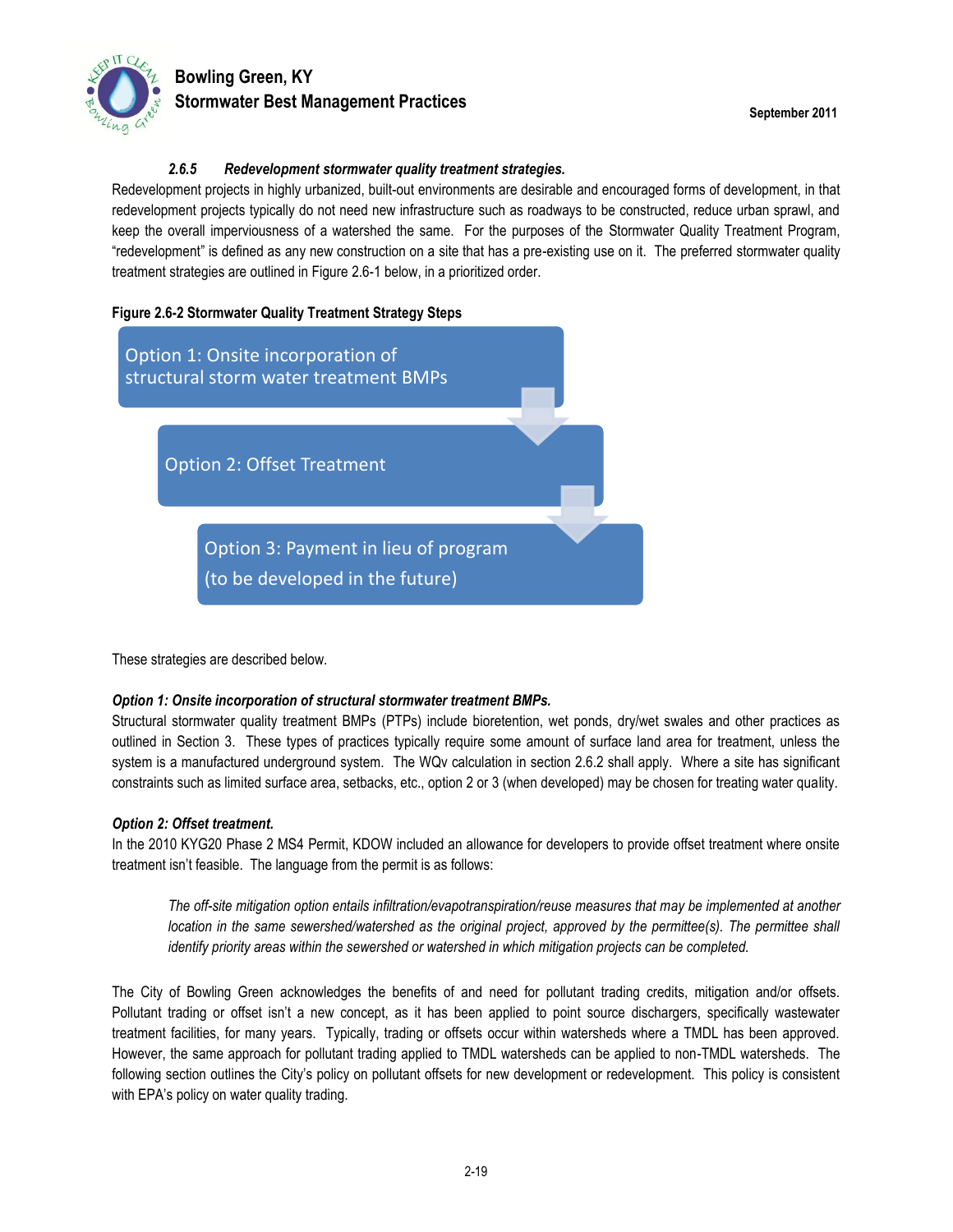

### **Bowling Green, KY Stormwater Best Management Practices September 2011**

Redevelopment typically occurs in highly urbanized areas, where surface area for treatment of the *WQ<sup>v</sup>* is typically minimal or non-existent. In such areas where the developer can demonstrate the site limitations cause the first option to be impractical or infeasible, the City Engineer has the ability to approve on a case-by-case basis pollutant treatment offsets. Pollutant treatment offset is defined as providing water quality (*WQv*) treatment adjacent to the existing redevelopment site such that, from a water quality perspective, there is no net gain of new impervious surfaces or TSS discharges. Note that the preference for water quality treatment is onsite treatment. The following factors will be considered when reviewing applications including pollutant treatment offsets:

- 1. The engineer and/or developer must provide an alternatives analysis that demonstrates the site constraints that make the onsite treatment of water quality impractical or infeasible. While the economic feasibility of onsite treatment versus offsite treatment can be considered, it cannot be the only constraint identified for treatment onsite.
- 2. The preferred pollutant treatment offset is to provide treatment of an equivalent amount of impervious surface on land contiguous to **and** within the same subwatershed of the redevelopment project. Subwatersheds have been identified by the City of Bowling Green.
- 3. Pollutant treatment offsets must occur within the same subwatershed as the location of the redevelopment site.
- 4. The pollutant treatment offset BMP must be located within a drainage easement, with access from a public rightof-way. An Operation and Maintenance Plan (O&M Plan) must be submitted to and approved by the City. In addition, the O&M Plan must be recorded with the deed for the offset treatment BMP. The City will not assume ownership of the offset BMP. All other components of the Post Construction Stormwater Quality Program Standard Operating Policies and Procedures (December 2007), the City's Stormwater Ordinance and BMP Manual shall be followed.
- 5. For pollutant treatment offsets providing treatment of impervious surfaces located contiguous to the development site and within the same subwatershed, the offset *WQ<sup>v</sup>* treatment shall be 1:1.
- 6. Pollutant offset treatment is NOT allowable for new subdivisions of land, residential or non-residential.
- 7. Pollutant offset treatment it NOT allowable when areas on the development site are available, either above ground or below ground, to provide full treatment of the required *WQv*.

#### *2.6.6 Hot Spot Landuse Treatment Requirements*

<span id="page-19-0"></span>In addition to the treatment standards noted above, the City requires post construction stormwater management BMPs for "hot spot" locations. "Hot spot" landuses include the following:

| Table 2- 1 Hot Spot Landuse Treatment Recommendations |  |
|-------------------------------------------------------|--|
|-------------------------------------------------------|--|

| Landuse                                                                                 | <b>Additional Treatment Type</b>        |
|-----------------------------------------------------------------------------------------|-----------------------------------------|
| Automotive fueling and/or repair facilities                                             | Oil water separator                     |
| Restaurants with outside grease collection and disposal areas                           | Oil water separator, water quality unit |
| Other landuses as determined to have a high potential of   As approved by City Engineer |                                         |
| pollutant discharge into the MS4 as determined by the City                              |                                         |
| Engineer                                                                                |                                         |

Hot spot BMPs shall be designed to remove targeted pollutants based on land use and typical pollutant for the land use. This hot spot landuse treatment requirement is in addition to the 80% TSS reduction goal established for all new development. For example, automotive fueling facilities are likely to have higher than normal loads of petroleum products, and the appropriate hot spot treatment device would likely be an oil/water separator in additional to other PTPs installed to meet the 80% TSS treatment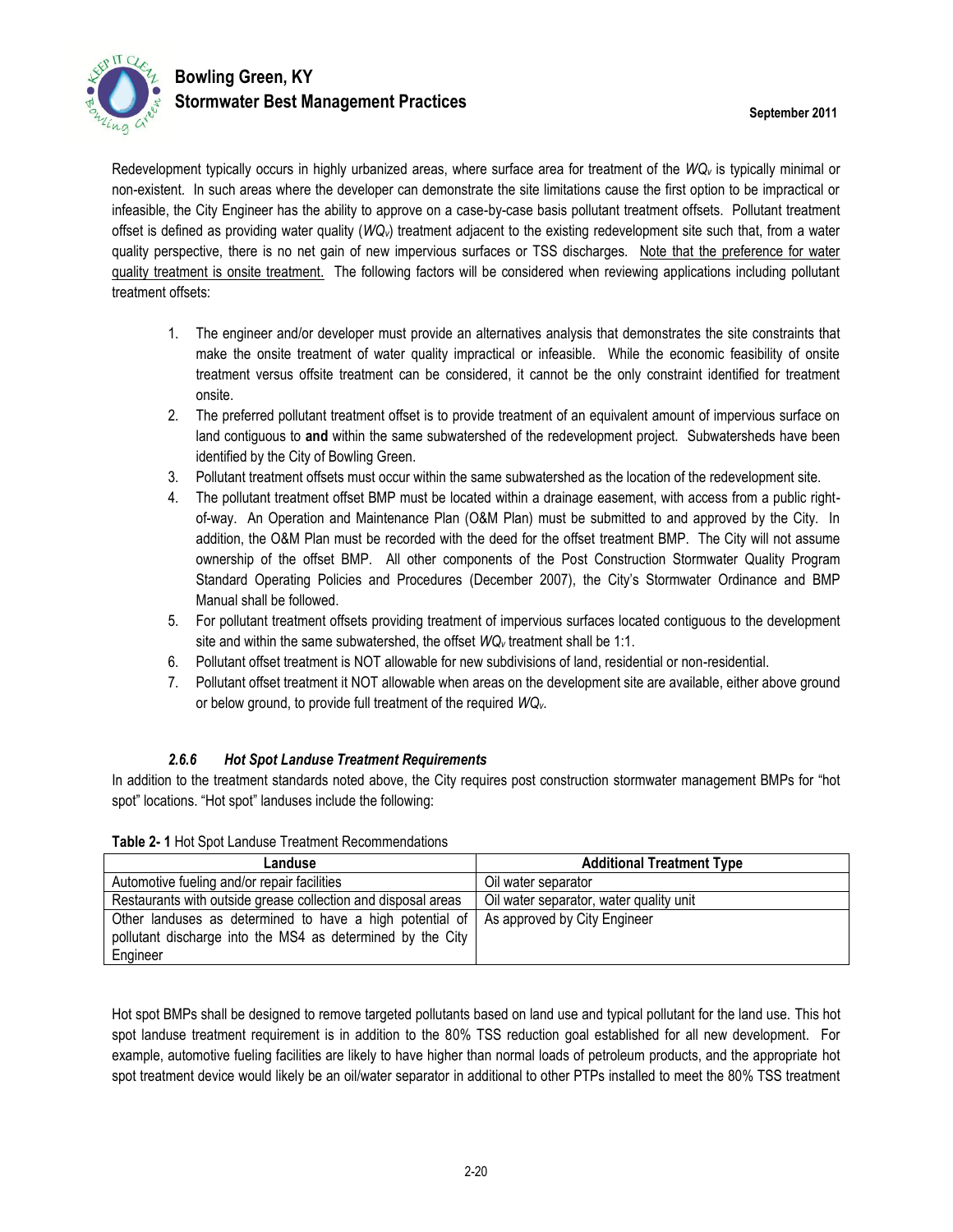

goal. Most hot spot landuse treatment BMPs are pre-treatment devices, designed to remove gross solids, floatables and oils and grease. A 50% TSS reduction can be assigned to pre-treatment devices and included in the site's overall treatment train.

#### *2.6.7 Pre-Application Meeting*

Developers desiring to subdivide property should contact P&Z and make an appointment for a pre-application conference. Note that a pre-application conference is not required, however, it is strongly recommended. A Sketch Plan showing the location of the property, surrounding area, and the proposed development activities should be submitted in advance of the meeting. This submittal is not a formal plan submittal. The purpose of the pre-application conference is to discuss compliance with the Comprehensive Plan, Zoning Ordinance, the Subdivision Regulations and stormwater management requirements. Specifically, PW staff can work with a developer or engineer early in the plan development process to identify constraints and limitations of each development. PW staff can provide general recommendations on stormwater quality and quantity management for the development, as well as discuss the necessary approvals and permits required for the development as proposed. This meeting is intended to identify immediate or potential problems and avoid time-consuming and expensive rework.

### **2.7 Approval and Design of Proprietary Stormwater Treatment Devices**

The standard PTPs included in Chapter 3 of this manual are non-proprietary BMPs and can be designed to meet the water quality treatment design. The City of Bowling Green allows the use of other types of PTPs, though the approval and review process is more rigorous. Many proprietary treatment devices are designed based upon a peak flow rate as opposed to a volume of treatment. Non-proprietary treatment devices, such as detention ponds, bioretention, and wetlands, are designed based upon a treatment volume (for stormwater quality treatment) and peak flow (for flow attention). Therefore, a slightly different design approach is necessary for proprietary treatment devices. In addition, pollutant reduction rates are significantly impacted by the design flow rate.

#### *2.7.1 Approval of manufactured treatment devices*

All treatment devices designed for stormwater quality or quantity treatment in the City of Bowling Green must be approved by Stormwater staff prior to installing them. Many manufactured stormwater treatment devices are available to treat stormwater runoff. However, some of these BMPs do not have established pollutant removal data based on standardized testing methods. The City of Bowling Green considers proprietary BMPs as **Limited Application BMPs** because of a lack of historic pollutant removal data or because of high maintenance requirements.

The City of Bowling Green accepts treatment devices that have been reviewed and approved for use by the Metropolitan Nashville and Davidson County Metro Water Services for manufactured treatment devices (see <http://www.nashville.gov/stormwater/> for the most current listing of approved treatment devices). Therefore, if a treatment device is approved for full treatment in Metro, Bowling Green will also accept the same treatment device based upon the data accepted by Metro, including the treatment limitations.

Proprietary devices must be approved before they can be considered for use in the City of Bowling Green. Should a manufacturer desire to test a BMP for acceptance by Bowling Green, the manufacturer must contact Bowling Green's Stormwater staff for information on the testing and application process. Manufacturers' claims for BMP performance must be verified through data that is obtained in independent third party testing.

The City of Bowling Green recognizes two levels of treatments: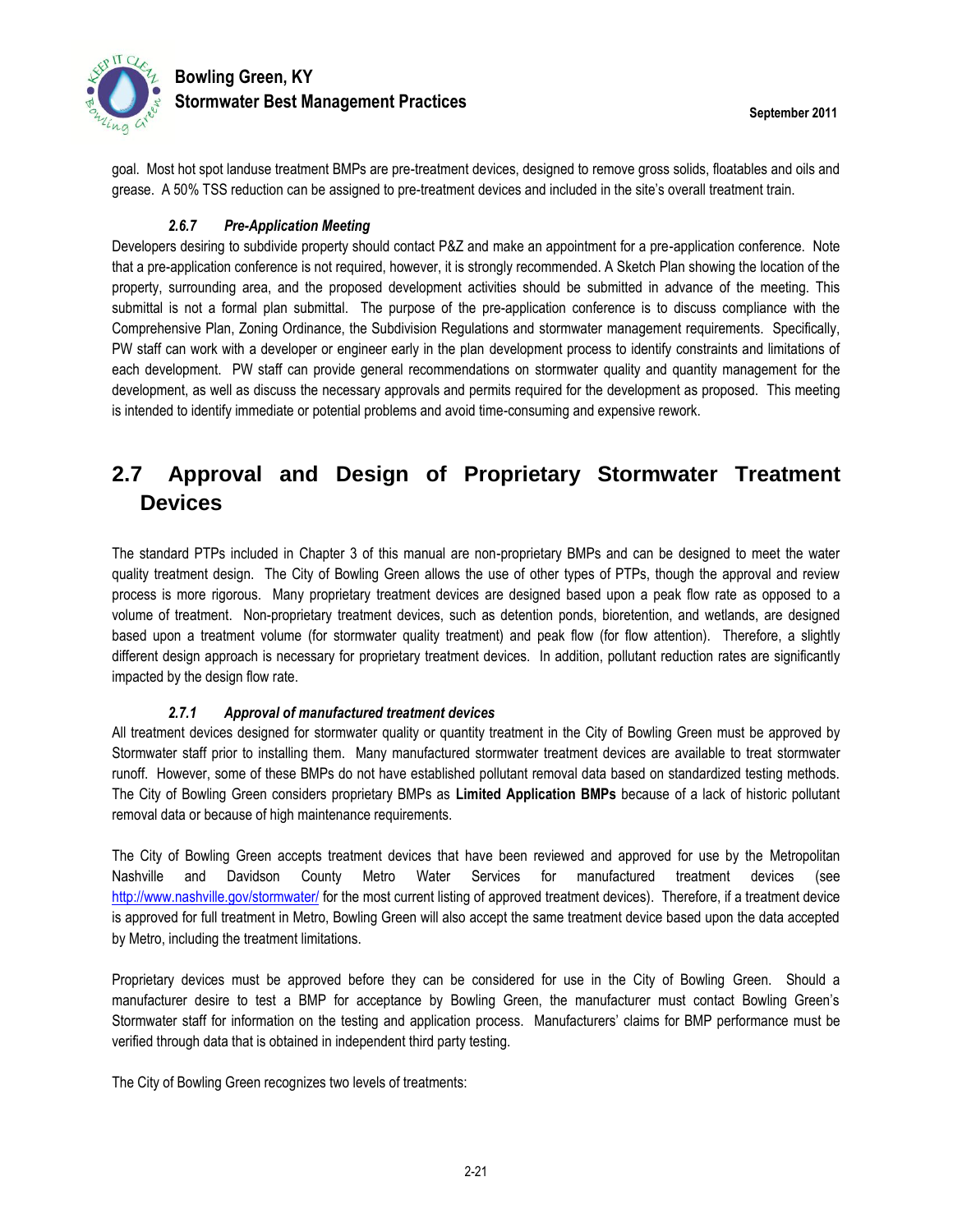

- 1. Pretreatment. Pretreatment devices do not meet the full 80% TSS reduction goal; however, they can be used in a treatment train approach with other BMPs to fully meet the treatment goal. In addition, pretreatment BMPs are required for hot spot landuse applications, as described in Section [2.6.6.](#page-19-0)
- 2. Full Treatment. Manufactured treatment devices that show through testing that they meet the full 80% TSS reduction goal are considered full treatment devices if approved as such through Metro Nashville. If the manufactured treatment device is a flow-based device, the peak flow rate for the TSS reduction must be provided and cannot be exceeded in the design.

#### *2.7.2 Design of Manufactured Treatment Devices*

As noted above, most manufactured treatment devices are flow based devices. Applying the WQv equation (see Equation 1) is therefore not possible. The City developed the following design tools for use in sizing manufactured treatment devices. This design methodology is considered to provide an equivalent treatment as the treatment provided with the WQv methodology.

Most proprietary BMPs are flow based BMPs and rated for TSS removal based upon a specified flow rate. The WQv equation, which forms the foundation of Bowling Green's stormwater quality program, establishes a volume that must be treated. In an effort to simulate the WQv approach for proprietary BMPs, the following peak flow design equation must be used to develop the stormwater quality treatment required.

#### **Equation 4 Manufactured Device Stormwater Quality Design**

$$
Qp = C * I * A
$$

Where:  $Qp =$  the peak flow through the proprietary BMP in cfs C = runoff coefficient  $I =$  rainfall intensity, 2.45 in/hr  $A =$  the contributing drainage area for the BMP, in acres

### **2.8 Utility Work**

In December of 2004, the City of Bowling Green adopted a stormwater ordinance (21-2 of the City's Code of Ordinances) that included a requirement to develop and implement a utility general permit. The ordinance includes the following requirement and definition:

21-2.03.b.5: Utility General Permit. Utility companies shall apply for a general permit from the City for land disturbance operations. This permit shall be renewable every three (3) years.

21-2.01 Definitions: "Utility General Permit" shall mean the agreement between the MS4 Municipality and the local municipal separate storm sewer system utilities stating that Phase II regulations shall be applied and implemented.

The utility general permit applies to any land-disturbing activities conducted by utility companies that do not require building permits. Such activities include but are not limited to water and sewer line construction, installation, or repair; gas line construction, installation, or repair; power, cable television, internet, or phone line construction, installation, or repair; or other linear utility construction, installation or repair activities within the jurisdiction of the City of Bowling Green. A company may obtain coverage under the utility general permit by petitioning the City for coverage and abiding by the terms and conditions of this permit. *Note that coverage under the utility general permit does not preclude coverage under other similar permits*